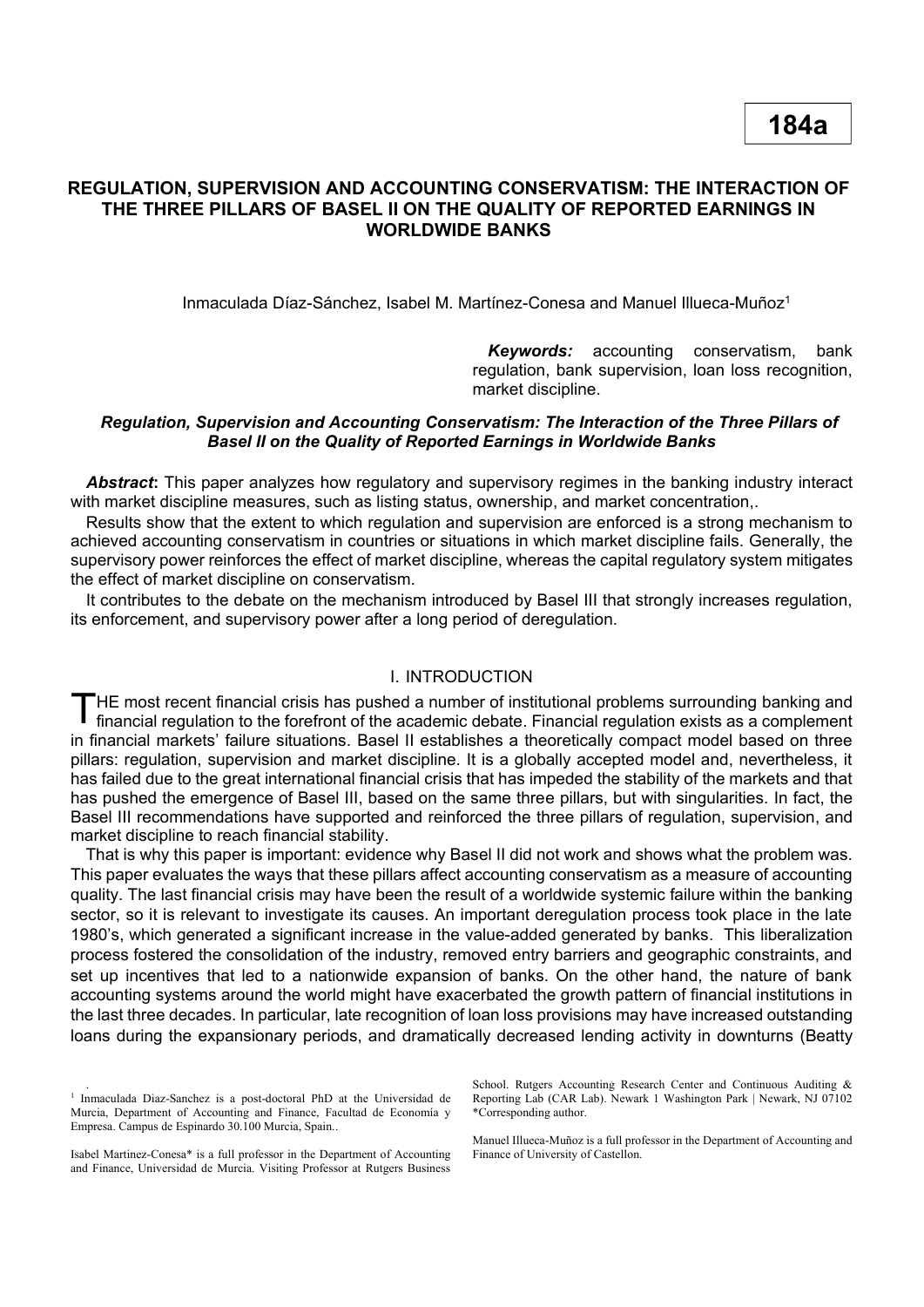and Liao, 2011). Regulators pursue the stability of financial markets. However, certain accounting standards, such as loan impairments, have a cyclical component, that is, they accentuate periods of expansion and depression. Therefore, regulators try to control the effect of procyclicality. To mitigate the issue of procyclicality, academics and practitioners want an increase inaccounting conservatism for banks in the form of timely loan loss recognition. In that vein, the Bank of Spain set up a dynamic loan loss provisioning system in the mid-2000s in which all banks had to build up loan loss reserves during the good years (Saurina, 2009) to act as a contra-cyclical buffer. Bank supervisors give banks considerable flexibility to recognize loan impairments, exploiting the ex-ante incentives of banks to engage in early recognition of loan losses. In Germany, banks also implement an opaque accounting reserve, which is widely used to smooth earnings (Domikowsky et al., 2014)].

Many of the weaknesses exposed by the financial crisis are the result not only of gaps in the regulatory framework, but also the result of inadequate implementation of existing risk management standards and guidance, such as the pre-crisis guidance on liquidity risk management. Thus, addressing deficiencies in implementation is just as important as addressing deficiencies in policies.

The Basel Committee encourages the use of prudent and conservative accounting in order to achieve financial stability. Unlike the accounting regulators' perspective, provisioning policies must be based on realized loan losses that can be objectively proven, since pursuing higher levels of accounting information transparency and quality, and developing a common set of accounting rules are the Basel Committee's main goals (Curcio and Hassan, 2015).

During the financial crisis, the delayed recognition of credit losses on loans and other financial instruments was identified as a weakness in existing international accounting standards before IFRS because it mitigated the procyclicality. As part of the IFRS 9 reform, a new loss impairment model has been introduced, which requires more timely recognition of expected credit losses (IFRS, 2014). The final version of IFRS 9 will be effective for annual periods beginning on or after January 1, 2018.

This paper uses the cross-sectional variation in supervisory regimes across the world to evaluate the effects of banks' supervision and specific characteristics of their level of conditional accounting conservatism. In particular, this paper uses a sample of 14,651 bank-year observations including banks from 54 countries from 1997 through 2009. Only active commercial and savings banks are considered. The ratio of the loan loss reserves to total nonperforming loans developed by Beatty and Liao (2011) is used as a measure of conservatism. This model does not require time series data.

The objective of this paper is to confront the pillars of Basel II (regulation, supervision, and market control) in order to evaluate whether the most robust control can be to market discipline or whether the system has opted to establish more traditional, rigid systems of regulation and supervision. To avoid the effects of procyclicality, the Basel III standards were proposed in 2010 to strengthen the stability of the banking system through more rigid regulatory and supervisory processes after the deregulation period that led to Basel II. This impetus to reinforce regulation and supervision motivates this study of whether Basel II has achieved its goals.

The findings suggest that stronger regimes of regulation and supervision are positively associated with conditional accounting conservatism. Regarding market discipline, the third component of Basel II, the empirical evidence in this paper indicates that conditional accounting conservatism is higher for unlisted or private commercial banks. Moreover, the timeliness of loan loss recognition increases with market competition. The indirect effects of regulation and supervision on conditional accounting conservatism are analyzed by studying their interactions with the determinants of market discipline. Results show that regulation and supervision mitigate the negative effects of weak market discipline on the extent of banks' accounting conservatism.

This work contributes to the existing literature on accounting conservatism by considering institutional variables that also constitute drivers of financial markets stability, such as country-specific regulation and supervision. Few papers have analyzed accounting conservatism while considering the effects of differences in financial, regulatory, and supervisory systems. Comparing the pre-crisis boom of 2002–2006 with the crisis period of 2007–2009, El Sood (2012) shows that banks use loan loss provisions more extensively during the crisis periods to smooth income upward, which is relevant to current concerns about accounting standard-setters and bank regulators about the current model of loan loss provisioning. Arguably,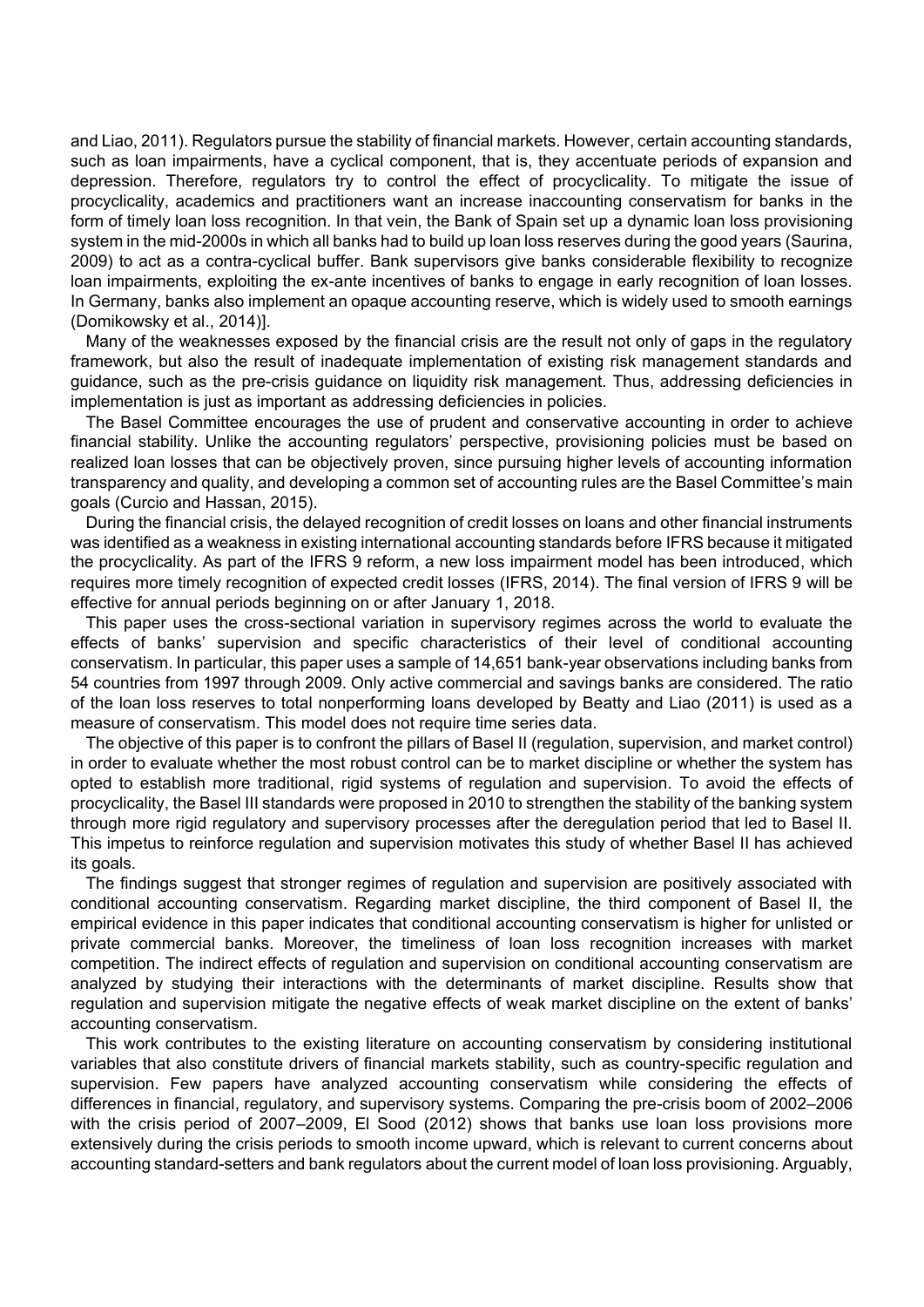banking supervisors may exert an influence on banks' level of accounting conservatism, since they are usually involved in the design of specific bank accounting standards. The strictness of regulations is expected to increase the timeliness of loan loss recognition. Along with the nature of the banking supervisory regime, this paper evaluates the impact of market discipline variables, such as listing status and ownership type evaluated at a firm level and market concentration evaluated at a country level, on accounting conservatism. The interaction of these variables with the regulation as joint determinants of accounting conservatism provides new insights into the determinants of the accounting policies implemented by banks.

The rest of the paper is organized as follows. Section 2 reviews prior research and develops the hypotheses. The sample selection, data sources and empirical methodology are detailed in Section 3. Results are discussed in Section 4, and Section 5 supplies robustness checks. Section 6 offers conclusions and suggestions for future research.

### II.PRIOR RESEARCH AND DEVELOPMENT OF HYPOTHESES

Accounting information has broad implications for financial stability, so banks' accounting standards should consider any aspects of financial reporting with a direct impact on the risk-taking behavior of banks. From this perspective, Fonseca and González, F, (2008) and Bushman and Williams, (2012) establish a link between different characteristics of accounting information (earnings smoothing and conditional accounting conservatism) and the extent and nature of the market discipline of local bank supervisory systems.

The literature has established that loan provisions rise mainly during downturns, reinforcing the strong cyclical pattern of bank loans (Laeven and Majnoni, 2003; Bikker and Metzemakers (2005); Fonseca and González, (2008); Bouvatier, Lepetit, and Strobel, (2014). By engaging in higher accounting conservatism through earlier recognition of loan losses, banks mitigate the impact of non-performing loans during downturns. In that sense, early loan loss recognition might depend on bank regulation and supervision, as well as bank-specific incentives related to market discipline. Procyclicality implies that capital requirements are higher when economic conditions get worse and borrowers' defaults increase, but decrease during economic upturns (Curcio, De Simone, and Gallo, 2017).

Scala (2015) finds no evidence that banks smooth income with respect to business cycles. Instead, banks have been shown to act procyclically, with a significant and negative relationship between loan loss provision and economic growth. Since bank earnings cycles and business cycles are not perfectly synchronized, it is possible that reserves created when bank earnings are high do not cover credit losses suffered during macroeconomic downturns.

#### **A. Regulation and Supervision**

Conditional accounting conservatism is widely perceived as a driver of financial stability, but accounting regulators focus on the faithful representation of assets and liabilities, which is not necessarily compatible with conservative accounting. On the other hand, bank regulators and supervisors deal with all the issues that might affect bank stability, such as capital ratios, risk-taking strategies, and leverage. Whether the views of accounting regulators prevail over those of banking supervisors is an empirical question.

This section encompasses the first two pillars of Basel II: bank regulation and supervision. Previous literature emphasizes that investor protection, legal enforcement, accounting disclosures, restrictions on bank activities and officials, and private supervision reduce banks' incentives to smooth earnings (El Sood, 2012; Biurrun and Rudolf, 2010). Although earnings smoothing might be related to conservative accounting, the characteristics of the accounting information differ. Earnings smoothing consists of building a buffer during the good years that might be released in the bad years. By contrast, conditional accounting conservatism aims to recognize loan losses early, thereby increasing banks' incentives to curtail lending to less creditworthy borrowers.

Hence, rather than focusing on earnings smoothing, this paper identifies the institutional determinants of banks' conditional accounting conservatism. The characteristics of each country's bank regulations are incorporated into the analysis through measures developed by Barth, Caprio, and Levine (2006): Overall Activities Restrictiveness, Official Supervisory Power and the Capital Regulatory Index.

Overall Activities Restrictiveness (OAR) is a measure of regulatory restrictions on non-traditional bank activities, such as securities, insurance, real estate, and bank ownership and control of non-financial firms.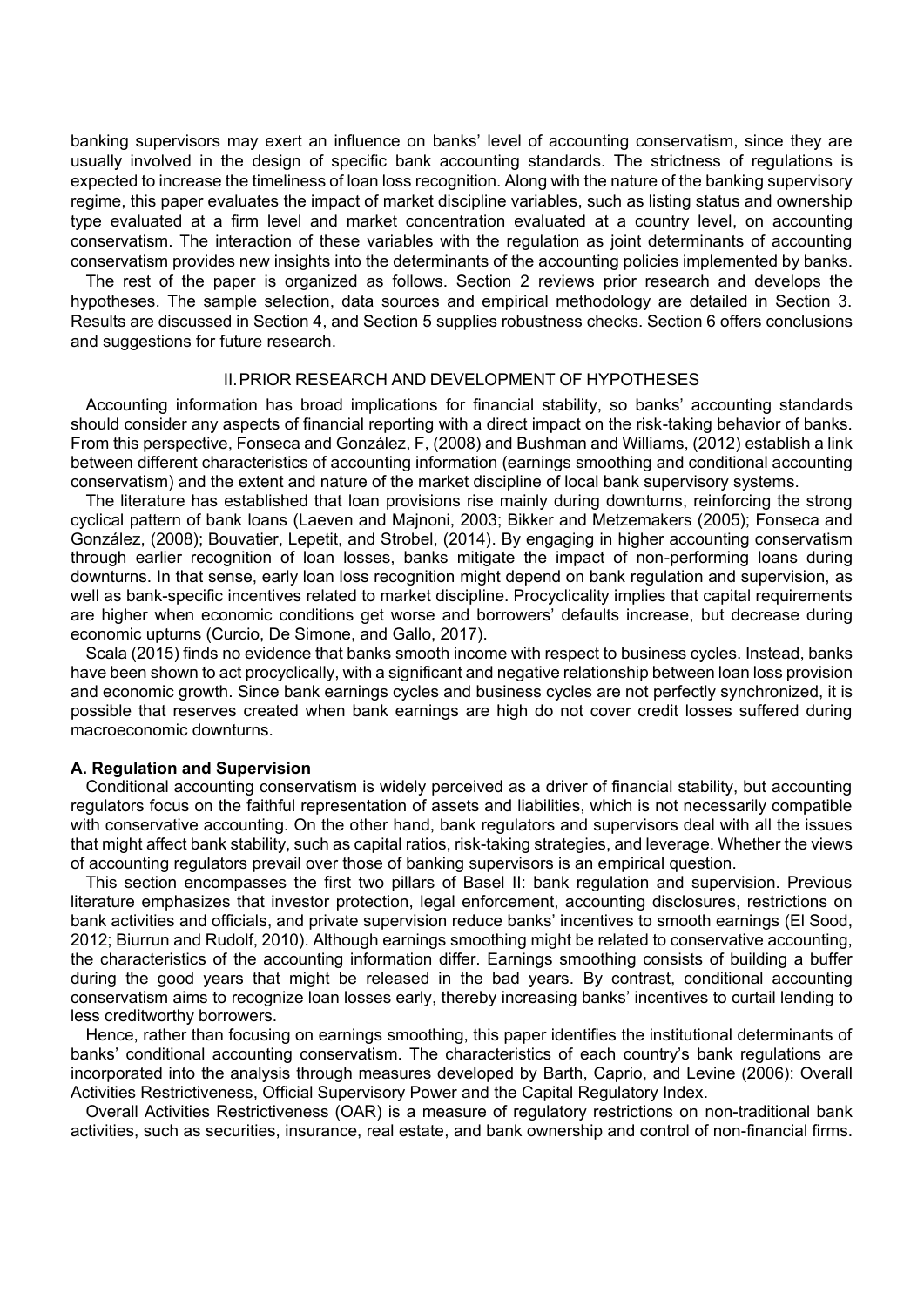It constitutes an indicator of risk aversion. Values of OAR range from 4 to 12, and higher values indicate more restrictions on bank activities.

Official Supervisory Power index (OSP) captures the effect of direct government supervision, the power of supervisors to take prompt corrective actions to restructure and reorganize troubled banks and to declare a troubled bank insolvent. It is an index computed from answers to questions related to the body/agency that supervises banks: their responsibilities, appointments, and removals; differences from what is mandated by law; the number of supervisors and examinations; total budget for supervision; frequency of inspections conducted in large and medium size banks; average tenure of current supervisors; frequency of bank supervisors being employed by the banking industry once they quit; reports of infractions, mandatory actions, authorizations, and exceptions; and supervisors' legally liabilities for their actions. It ranges from 4 to 14 with higher values indicating greater power of supervisors.

The Capital Regulatory Index (CRI) measures capital-asset ratio requirements. It is an index computed from answers to questions related to the minimum capital-asset ratio required, Basel guidelines, individual bank's credit risk and market risk, their actual risk-adjusted capital ratio, subordinated debt, fraction of the banking system's assets, and book value of capital. It ranges from 3 to 10, with higher values indicating greater requirements. Thus, the first hypothesis is:

## *H<sup>1</sup> Strong bank regulation and supervision regimes are positively associated with more accounting conservatism*.

All three measures (OAR, OSP, and CRI) are expected to have a positive impact on the timeliness of banks' loan loss recognition.

### **B. Market Discipline**

In the Basel II framework, Pillar 3 is market discipline, which is theoretically a main driver of banks' stability. This paper uses three different proxies for market discipline: listing status, type of ownership, and market concentration.

### *1. Listing status*

Arguably, the quality of accounting information and the degree of conditional accounting conservatism might depend on firms' listing status. Listed or public banks are likely to have more dispersed equity ownership, more information asymmetry, and greater potential for moral hazard and adverse selection problems (Jensen and Meckling, 1976). Therefore, public firms are expected to disclose high quality accounting information to reduce the cost of capital. Nichols, Wahlen, and Wieland (2009) and Ball and Shivakumar (2005) hypothesize that shareholders of public banks demand more timely loss recognition than those of private firms.

The alternative can also be argued. Due to higher equity dispersion in public banks, managers may face higher incentives to engage in opportunistic behavior, thereby reducing the quality of reported financial statements. By contrast, since the shareholders of private banks are usually involved in the management of the firm, they have access to private information, reducing management's incentives to manipulate earnings. In the US, Beatty and Harris (1999) suggest that public banks are more likely to engage in earnings management than private banks. Beatty, Ke, and Petroni (2002) provide empirical evidence supporting the idea that earnings manipulation to avoid small losses and earnings declines is more common in public banks than in private banks.

Givoly, Hayn, and Katz, (2010) acknowledge that the demand approach and the opportunistic-behavior approach are not mutually exclusive. They devise a research design that encompasses both hypotheses. Using a sample of US non-financial firms, they find different results depending on the earnings quality indicator. Although public or listed equity firms report more conservatively than closely held firms, earnings management tends to be higher in public firms than in private firms.

## *2. Ownership and governance*

The financial crisis has emphasized differences in the risk-taking behavior of firms according to their ownership structure and corporate governance characteristics. Previous literature suggests that public banks tend to underperform compared to private banks. (La Porta, Lopez-de-Silanes, and Shleifer, 2006;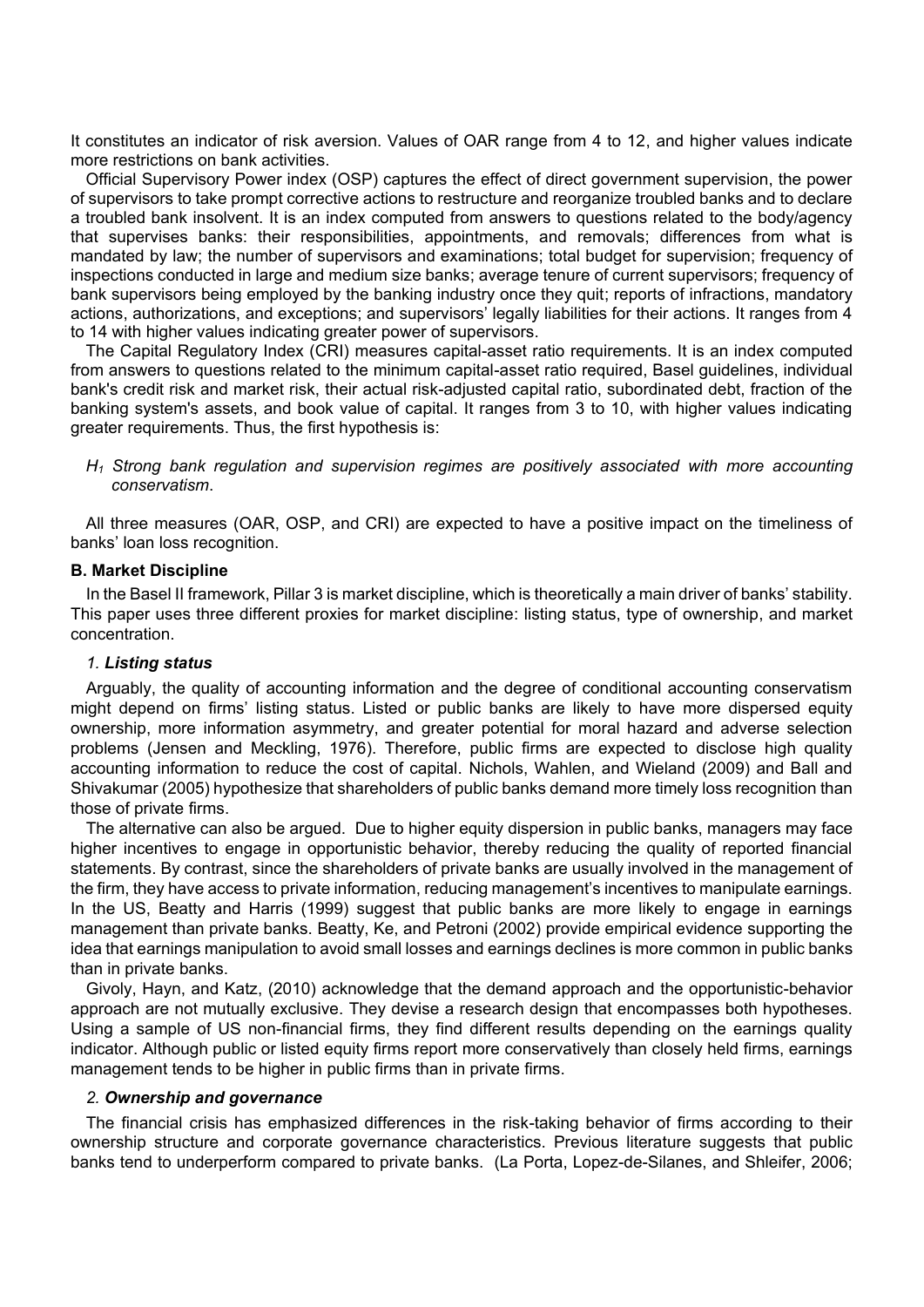Barth, Caprio, and Levine, 2004; Beck, Demirgüç-Kunt, and Maksimovic, 2004).

Bouvatier, Lepetit, and Strobel (2014), Berger, Hasan, and Klapper (2004), Clarke and Cull (2002), Berger et al. (2005), Dinç (2005), Hau and Thum (2009), and Puri, Rocholl, and Steffe (2011) empirically examine whether banks' use of loan loss provisions is influenced by their ownership concentration and their regulatory environment. They find evidence that banks with more concentrated ownership use discretionary loan loss provisions to smooth their income.

This paper uses the dichotomy between commercial banks and savings banks to test the difference in financial accounting quality. Although episodes of political influence and rent seeking have recently arisen in some countries included in our sample (Sapienza, 2004; Illueca, Norden, and Udell, 2012), savings banks are not necessarily under government control. However, they are expected to exhibit a lower degree of conditional accounting conservatism because of their inability to issue shares and raise capital. For these institutions, annual growth depends on the amount of retained earnings.

### *3. Market concentration*

A number of studies find that the wave of deregulation launched in the 1980s has led to an increase in competition (Stiroh and Strahan, 2003; Bertrand, Schoar, and Thesmar, 2007; Carbó, Humphrey, and Rodríguez, 2003; Salas and Saurina, 2002). Intense product market competition improves the flow of firmspecific information, thereby limiting managers' ability to conceal bad news (Ball and Shivakumar, 2005; Nalebuff and Stiglitz, 1983; Holmstrom, 1982). This information helps to mitigate agency problems by aligning managerial incentives with those of shareholders, resulting in lower levels of information asymmetry and agency problems (Giroud and Mueller, 2010; Chhaochharia et al., 2009). Moreover, by increasing liquidation risk, product market competition contributes to firms' demand for accounting conservatism in order to achieve more efficient contracting (Hou and Robinson, 2006; Ahmed and Duellman, 2007; Watts, 2003a). Hence, less concentrated markets should be associated with more conservative earnings. Hence, the second hypothesis posits:

## *H2: Greater market discipline is associated with more accounting conservatism for banks.*

In particular, conditional accounting conservatism is expected to be lower for savings banks than for commercial banks, and to increase with market competition. Since the empirical results from previous works are mixed, no prediction is made about the effects of listing status on the timeliness of loan loss provisions.

## **C. Supervision and Regulation versus Market Discipline: Complements or Substitutes**

The relative importance of the three pillars of Basel II varies across countries. Although stringent supervisory regimes are expected to increase financial stability, a resilient banking industry may also result from relatively weak regulation and supervision, accompanied by strong market discipline. Arguably, the optimum weights allocated to the three dimensions stated in Basel II might depend on both the nature of the local financial system and its specific characteristics, such as the percentage of public versus private banks, and government owned versus non-government owned banks.

Previous literature suggests that the impact of regulation on the risk-taking behavior of banks is closely related to their corporate governance structures. Using a database of banks across different countries, Laeven and Levine (2009) show that bank regulations mitigate the negative effect of weak corporate governance on risk-taking. Illueca, Norden, and Udell (2012) suggest that the process of deregulating savings banks in Spain had a stronger negative impact on banks subject to higher political influence.

Overall, the timeliness of banks' loan loss recognition is expected to be determined by the interaction of the three pillars of Basel II, i.e. regulation, supervision and market discipline, not simply by the sum of their individual effects:

*H3: Bank supervisory and regulatory regimes have a stronger effect on conditional accounting under weaker market discipline.*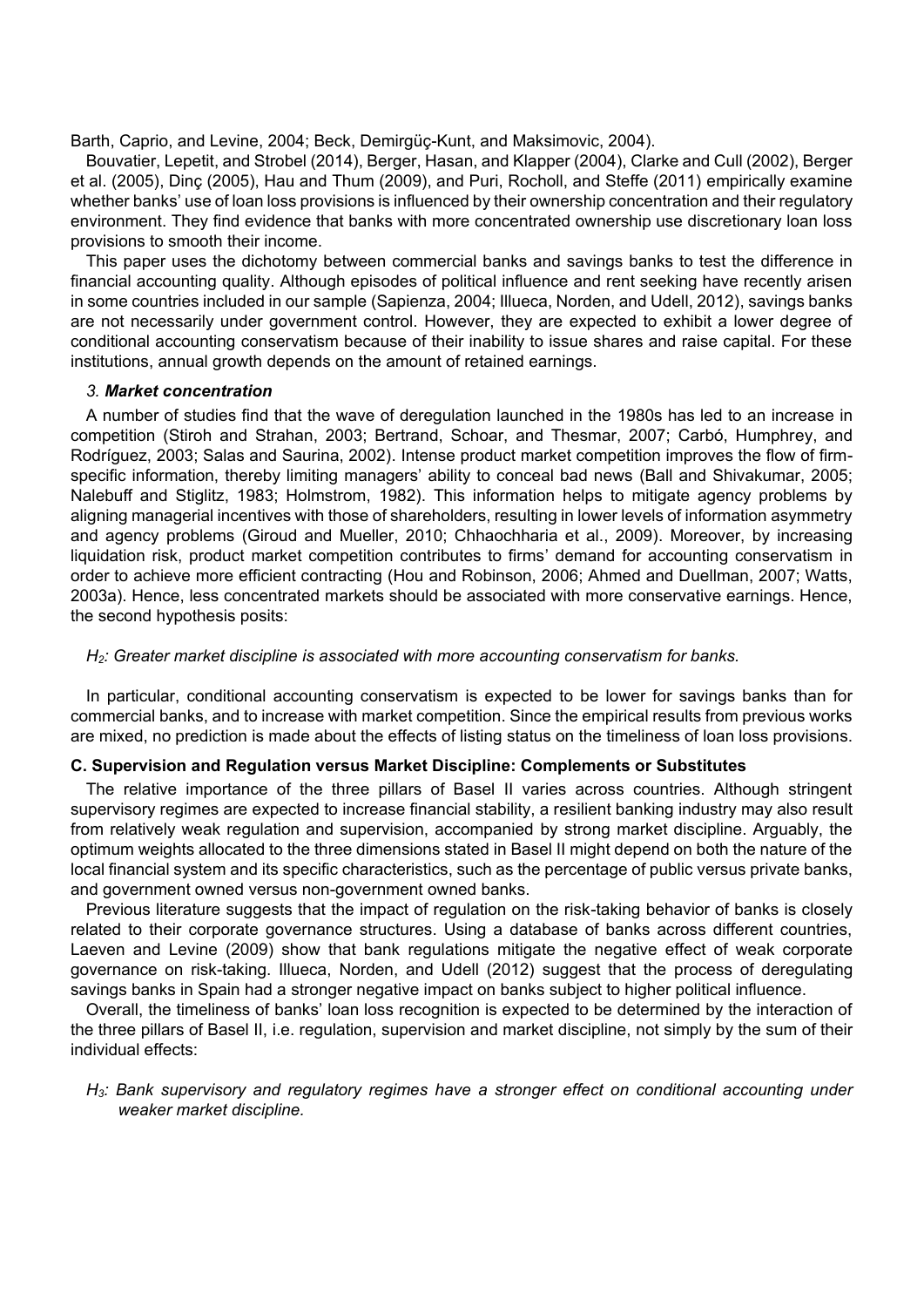## III. SAMPLE SELECTION, DATA SOURCES AND EMPIRICAL METHODOLOGY

The dataset for this study comprises the financial statements of active commercial banks and savings banks from 54 countries for the period 1997-2009 from Bureau Van Dijk's BANKSCOPE database. Bankyear observations with missing total assets are dropped from the sample. For banks with consolidated and non-consolidated financial statements, only consolidated data are considered. Delisted firms are recoded as unlisted or private in order to avoid the loss of these observations. According to these selection criteria, the sample includes 14,651 bank-year observations.

## **A. Dependent Variable: Conservatism**

Earnings conservatism represents the differential ability of accounting earnings to reflect economic losses as opposed to economic gains (Basu, 1997). The degree of timeliness of loan loss recognition is a summary indicator of the speed with which adverse economic events are reflected in both income statements and balance sheets (Ball and Shivakumar, 2005). Wang, Xie, and Xin (2010) define financial reporting conservatism as the practice of applying more stringent verifiability requirements to recognizing economic gains than to recognizing losses. Watts (2003a) argues that accounting conservatism is a desirable attribute of earnings because it constrains managerial opportunistic behavior and offsets managerial biases with its asymmetrical verifiability requirement.

There are different approaches to measuring accounting conservatism in the banking industry. Nichols, Wahlen, and Wieland (2009) develop a measure based on the incremental explanatory power of future and contemporaneous nonperforming loans beyond that of past nonperforming loans in explaining the current loan loss provision. This method has the disadvantage of eliminating banks that lack sufficient time-series data. Khan and Watt's (2009) approach calculates bank-quarter loss recognition estimates according to Basu's (1997) method. These approaches are not used in the current study because the sample consists of listed or public and non-listed or private banks, and quarterly data are not available in the database used. Private firms do not supply quarterly information. Instead, this study uses a specific measure of conditional accounting conservatism following Beatty and Liao (2011), which does not require time-series data and gives similar results as the other approaches. Specifically, the dependent variable is the ratio of loan loss reserves to non-performing loans.

## **B. Econometric Models**

The empirical findings reported in this paper are based on the following econometric model *CAC = β0 + β1 RS + β2 MD + β4 RS×MD + β6 Controls + ε*

where the variables are defined as follows:

*CAC* is the measure of conditional accounting conservatism, defined as the ratio of loan loss reserves to non-performing loans.

*RS* refers to the Regulation and Supervision indicators developed by Barth, Caprio, and Levine (2006): Overall Activities Restrictiveness (*OAR*), Official Supervisory Power (*OSP*) and Capital Regulatory Index (*CRI*), defined above.

*MD* encompasses a set of market discipline indicators.

*UNLISTED* is a dummy variable that equals 1 if the bank is private and zero otherwise.

Among the private entities, SB is a dummy variable that equals 1 if the bank is a savings bank. *CONC* refers to market concentration, measured by using the Herfindahl concentration index (Hi) for the loans market by country and year:

where  $S_{ii}$  is the loans market share of firm j in country i, and n<sub>i</sub> denotes the number of firms within the banking industry in country i. All other things being equal, the higher the number of firms in the industry, the lower the value of the index is. As a result of squaring the market share, H<sub>i</sub> gives more weight to firms with large markets shares than to firms with small shares. This is in line with the economic notion that the higher the industry concentration (higher H<sub>i</sub>), the weaker the competition. Indeed, H<sub>i</sub> is extensively used in empirical research as a measure of bank market power (e.g. Petersen and Rajan, 1995; Cetorelli and Gambera, 2001; Cetorelli and Strahan, 2006).

In addition, the model considers the following control variables:

*EBP/TA* is the ratio of earnings before provisions to total assets, where earnings before provisions is the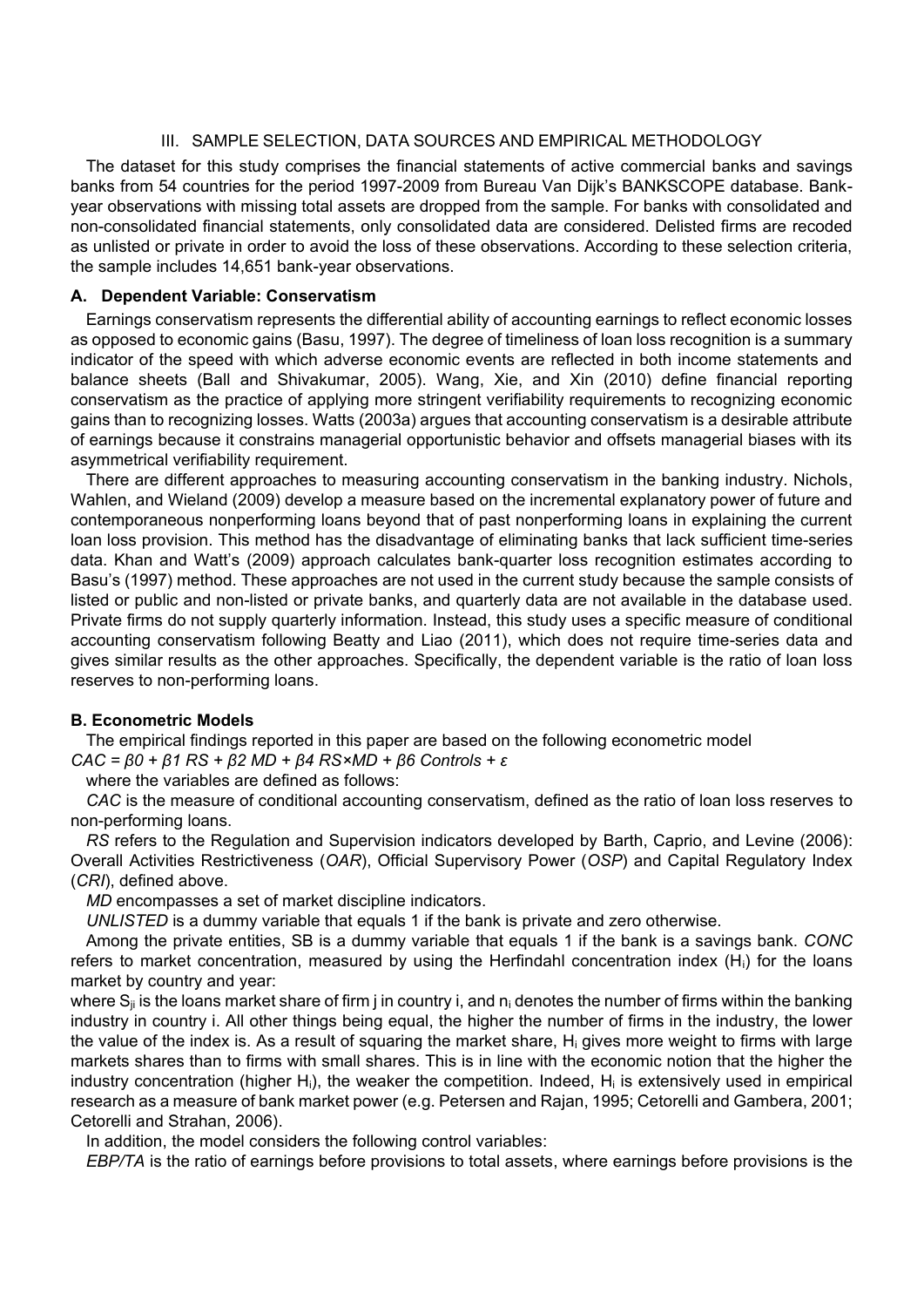sum of profit before tax and loan loss provisions, minus taxes.

*EQ/TA* is the ratio of equity divided by total assets. Bhat (1996) and Clair (1992) show that banks with higher *EQ/TA* tend to have less credit losses and hence, smaller loan loss provisions.

*SIZE* is the natural logarithm of total assets. Bank profitability is highly positively associated with size, reflecting the importance of economies of scale in banking (Nichols, Wahlen, and Wieland, 2009; Watts and Zimmerman, 1986; Moyer, 1990). Alali and Jaggi (2010) and Beatty, Ke, and Petroni (2002) find a positive relationship between loans loss provisions and bank size.

*BANK\_CREDIT*, which is the ratio of domestic bank loans to gross domestic product (GDP), is used to control for the economic cycle and monetary conditions. This ratio is computed using the World Bank database. To compute total bank loans, all deposit-taking institutions recognized by the International Monetary Fund are considered. The *BANK\_CREDIT* ratio excludes loans to the public sector (central and local governments, as well as government-owned firms). According to Bikker and Metzemakers (2005), provisioning turns out to be substantially higher when GDP growth is lower, reflecting the increased riskiness of credit portfolios in economic downturns. This effect is mitigated somewhat as provisions rise in times when earnings and loan growth are higher. The measure used in this study is based on purchasing power parity (PPP) in international dollars per capita. It is obtained from the International Monetary Fund database for each country and year. The median or  $50<sup>th</sup>$  percentile is used for the whole period 1997-2009 in order to avoid distortion from outliers.

Finally, DIFF is the difference between the z-score for each bank-year combination, and the mean of z-score by country-year. The z-score measures the distance to insolvency by combining accounting indicators of profitability, leverage, and volatility. Specifically, the z-score indicates the number of standard deviations that a bank's return on assets has to drop below its expected value before equity is depleted. Hence, the zscore increases with bank solvency. A number of outliers are eliminated within the sample: observations smaller than the 1st percentile of the distribution are set to the value of the 1st percentile, and the observations larger than the 99th percentile of the distribution are set to the value of the 99th percentile. Introducing the variable DIFF in the model slightly improves R2 in each regression.

TABLE I

DEFINITIONS OF VARIABLES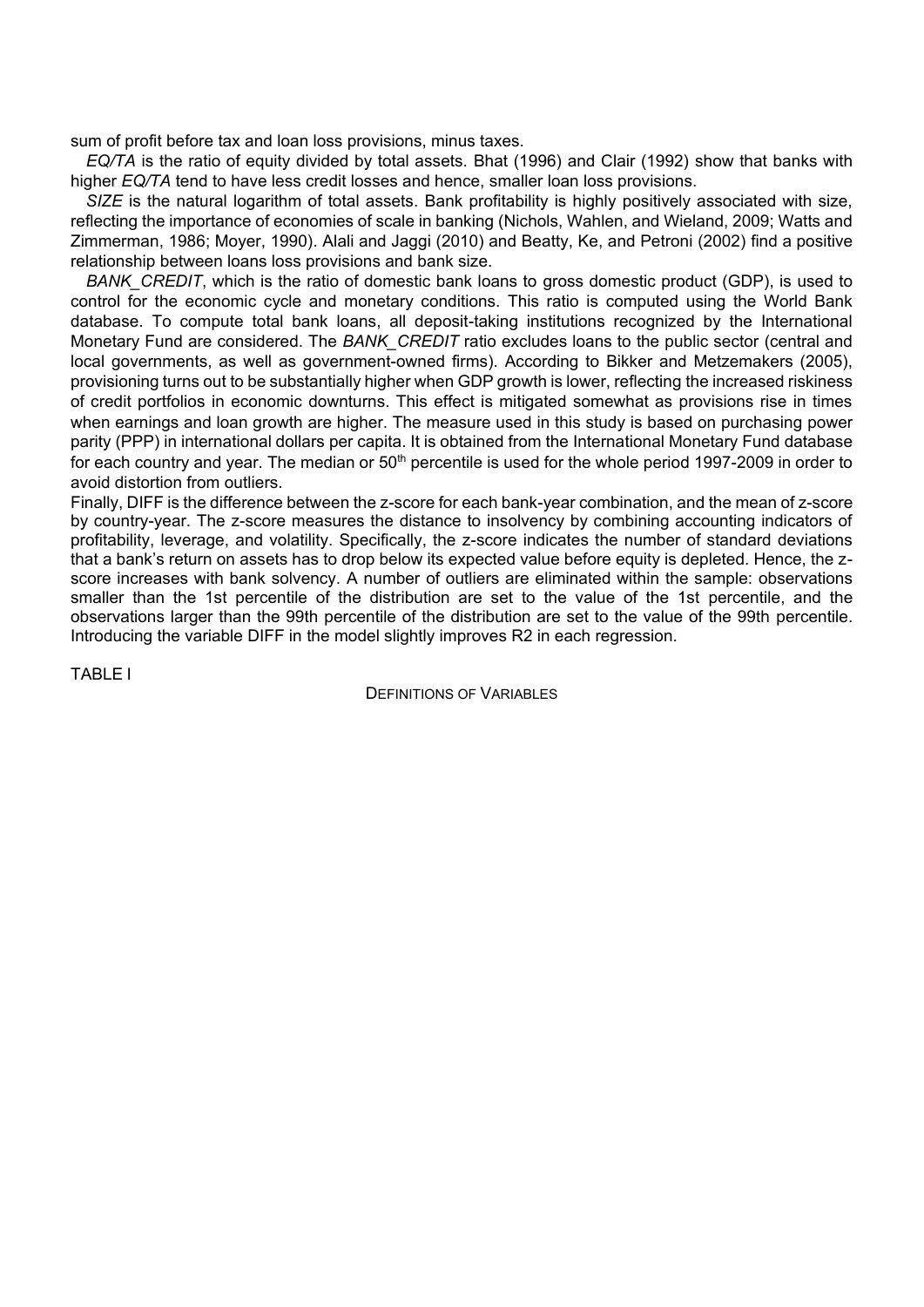| <b>Variables Group</b>             | <b>Variables</b>                                                                                               | Description                                                                                                      | <b>Expected</b><br>sign  |
|------------------------------------|----------------------------------------------------------------------------------------------------------------|------------------------------------------------------------------------------------------------------------------|--------------------------|
| Dependent<br>Variable              | Conditional Accounting<br>Conservatism: ratio of loan loss<br>CAC<br>reserves to non-performing loans.         |                                                                                                                  |                          |
|                                    | SB                                                                                                             | Savings Bank: dummy variable which<br>equals 1 if the bank is a savings bank<br>and 0 if it is a commercial bank |                          |
| Market Discipline<br>(MD)          | <i>UNLISTED</i>                                                                                                | Unlisted: dummy variable which<br>equals 1 if the bank is unlisted and 0 if<br>it is listed                      | $^{+}$                   |
|                                    | CONC                                                                                                           | Herfindahl Index of the loans market,<br>which measures Market<br>Concentration.                                 |                          |
|                                    | OAR                                                                                                            | Overall Activity Restrictiveness                                                                                 | $^{+}$                   |
| Regulation and<br>Supervision (RS) | OSP                                                                                                            | Official Supervisory Power                                                                                       | $^{+}$                   |
|                                    | CRI                                                                                                            | Capital Regulatory Index                                                                                         | $^{+}$                   |
| <b>Interactions</b>                | UNLISTED*OAR,<br>UNLISTED*OSP,<br>UNLISTED*CRI, SB*OAR,<br>SB*OSP, SB*CRI,<br>CONC*OAR, CONC*OSP,<br>CONC*CRI. | Interaction between MD and RS<br>variables                                                                       | ?                        |
|                                    | EBP/TA                                                                                                         | Ratio of earnings before provisions to<br>total assets                                                           | $^{+}$                   |
|                                    | EO/TA                                                                                                          | Ratio of equity to total assets                                                                                  | $^{+}$                   |
|                                    | SIZE                                                                                                           | Natural logarithm of total assets                                                                                | $^{+}$                   |
| Controls                           | <b>BANK CREDIT</b>                                                                                             | Ratio of domestic bank credit to GDP                                                                             | $\overline{\phantom{a}}$ |
|                                    | <b>GDP</b>                                                                                                     | Gross Domestic Product                                                                                           | $^{+}$                   |
|                                    | <i>DIFF</i>                                                                                                    | Difference between the z-score by<br>bank-year, and the mean of z-score by<br>country-year                       |                          |
|                                    | <b>YEAR</b>                                                                                                    | Year (1997-2009)                                                                                                 | $^{+}$                   |

### **B. Data**

Table 2 provides the mean of economic indicators by country: GDP, the ratio of bank loans to GDP, and bank market concentration. Financial ratios for banks, as well as the main regulation and market discipline indicators are included in Table 3, as well as their means, standard deviations, and percentiles. Data indicate significant heterogeneity across countries, which is partly attributable to the different number of banks considered in each country (e.g. more than 1,000 available observations for Italy, Switzerland and the US, but fewer than 30 observations for Austria, Belgium, Egypt or Finland). Some countries, such as Germany, have a considerable amount of financial information available, but turn out to have few observations that comply with the data requirements. In addition, there is substantial heterogeneity in terms of financial and economic development in the sample, which includes high per capita income countries like Norway, Singapore or the US and low-income countries like Kenya, Nigeria or Zimbabwe. The sample also includes both capital markets-oriented and bank-oriented financial systems.

Table 4 shows the Spearman correlations coefficients among the variables under scrutiny in this study. There are no significant correlations other than the obvious one between Bank Credit and its component GDP.

## TABLE II DESCRIPTIVE STATISTICS BY COUNTRIES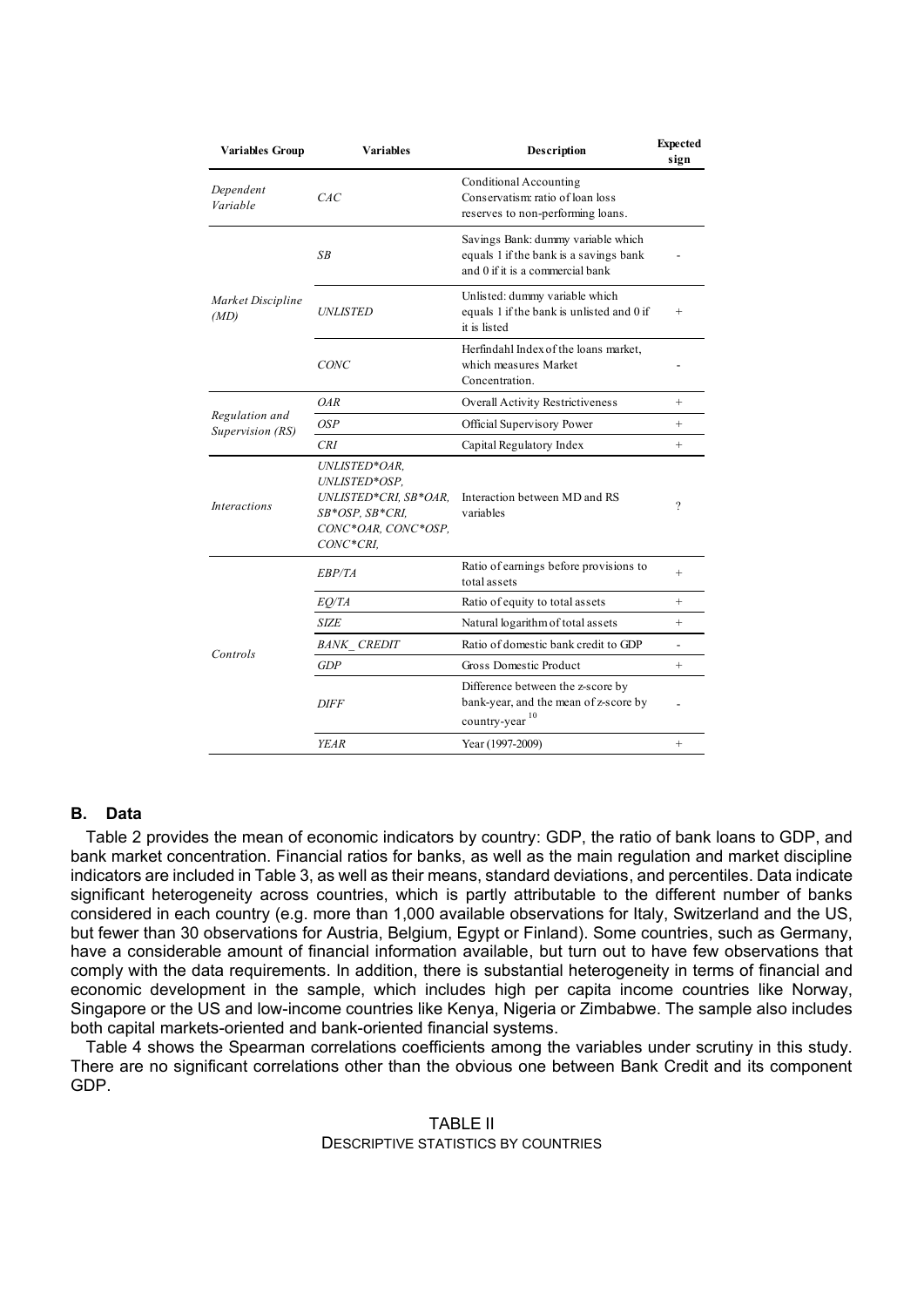| Country               | N (total | Mean (GDP) | Mean (Bank | Mean (bank<br>comeptition) |  |
|-----------------------|----------|------------|------------|----------------------------|--|
|                       | assets)  |            | credit)    |                            |  |
| <b>ARGENTINA</b>      | 226      | 9,326.57   | 40.06174   | 0.1038036                  |  |
| <b>AUSTRALIA</b>      | 183      | 30,033.29  | 109.86190  | 0.1560638                  |  |
| <b>AUSTRIA</b>        | 29       | 30,816.10  | 127.29740  | 0.2029270                  |  |
| <b>BELGIUM</b>        | 22       | 28,987.43  | 108.89970  | 0.2633760                  |  |
| <b>BRAZIL</b>         | 696      | 7,630.70   | 80.06957   | 0.0930037                  |  |
| <b>BULGARIA</b>       | 58       | 7,682.99   | 46.42834   | 0.0630483                  |  |
| <b>CANADA</b>         | 204      | 31,370.41  | 189.83870  | 0.1363417                  |  |
| <b>CHILE</b>          | 145      | 10,787.12  | 85.28065   | 0.1044109                  |  |
| <b>COLOMBIA</b>       | 99       | 6,328.83   | 45.48855   | 0.0667266                  |  |
| <b>CYPRUS</b>         | 50       | 22,091.81  | 215.63660  | 0.2186490                  |  |
| <b>CZECH REPUBLIC</b> | 86       | 17,539.30  | 47.21824   | 0.1305982                  |  |
| DENMARK               | 247      | 29,978.23  | 155.79480  | 0.2316663                  |  |
| <b>ECUADOR</b>        | 274      | 5,275.87   | 24.37448   | 0.1170137                  |  |
| <b>EGYPT</b>          | 12       | 4,234.31   | 97.38739   | 0.1269206                  |  |
| <b>FINLAND</b>        | 22       | 26,867.88  | 68.05659   | 0.5741265                  |  |
| <b>FRANCE</b>         | 343      | 27,662.02  | 113.79420  | 0.0825294                  |  |
| <b>GERMANY</b>        | 55       | 27,692.50  | 132.84820  | 0.0628155                  |  |
| <b>GREECE</b>         | 45       | 21,779.26  | 110.47780  | 0.0945825                  |  |
| <b>HONG KONG</b>      | 117      | 28,348.30  | 135.90630  | 0.1823536                  |  |
| <b>HUNGARY</b>        | 51       | 14,032.09  | 62.66622   | 0.1158450                  |  |
| <b>INDIA</b>          | 304      | 1,735.70   | 58.82889   | 0.0677121                  |  |
| <b>INDONESIA</b>      | 336      | 2,730.09   | 46.96527   | 0.0921260                  |  |
| <b>IRELAND</b>        | 66       | 33,903.11  | 149.13980  | 0.1550660                  |  |
| <b>ISRAEL</b>         | 91       | 21,318.71  | 81.69991   | 0.1207028                  |  |
| <b>ITALY</b>          | 1.213    | 26,391.21  | 105.99960  | 0.1333546                  |  |
| <b>JAPAN</b>          | 997      | 27,211.70  | 304.98120  | 0.0616179                  |  |
| <b>JORDAN</b>         | 89       | 3,622.16   | 97.59466   | 0.2676428                  |  |
| <b>KENYA</b>          | 189      | 1,287.68   | 39.14568   | 0.1299919                  |  |
| <b>KOREA</b>          | 81       | 19,277.72  | 92.67905   | 0.0951534                  |  |
| MALAYSIA              | 189      | 9,766.51   | 128.30430  | 0.0905861                  |  |
| <b>MEXICO</b>         | 219      | 11,005.70  | 35.23595   | 0.1404297                  |  |
| NETHERLANDS           | 43       | 31,400.52  | 178.36780  | 0.2815486                  |  |
| NEW ZEALAND           | 54       | 21,938.80  | 124.06360  | 0.1244198                  |  |
| <b>NIGERIA</b>        | 130      | 1,527.63   | 16.16994   | 0.0374356                  |  |
| <b>NORWAY</b>         | 529      | 42,149.62  | 81.82837   | 0.2164682                  |  |
| <b>PAKISTAN</b>       | 158      | 1,908.77   | 44.20139   | 0.0933271                  |  |
| <b>PERU</b>           | 99       | 5,500.20   | 19.77105   | 0.2444725                  |  |
| PHILIPPINES           | 244      | 2,656.20   | 54.14808   | 0.0836515                  |  |
| <b>POLAND</b>         | 178      | 11,409.78  | 39.42092   | 0.0681076                  |  |
| PORTUGAL              | 120      | 19,412.83  | 135.57870  | 0.2225681                  |  |
| <b>SINGAPORE</b>      | 51       | 35,671.78  | 76.03306   | 0.2512668                  |  |
| <b>SOUTH AFRICA</b>   | 101      | 7,333.07   | 171.48700  | 0.1955399                  |  |
| <i>SPAIN</i>          | 568      | 24,741.08  | 145.22240  | 0.0792361                  |  |
| <i>SRI LANKA</i>      | 82       | 2,962.95   | 43.90271   | 0.0822282                  |  |
| <i>SWEDEN</i>         | 198      | 29,021.55  | 122.07620  | 0.3176717                  |  |
| <b>SWITZERLAND</b>    | 1.127    | 32,578.22  | 178.89660  | 0.3220604                  |  |
| <b>TAIWAN</b>         | 269      | 22,179.90  | 133.43800  | 0.0343177                  |  |
| <i>THAILAND</i>       | 140      | 5,761.87   | 125.02820  | 0.0544251                  |  |
| <b>TURKEY</b>         | 221      | 8,330.66   | 45.40011   | 0.0821886                  |  |
| <i>UNITED KINGDOM</i> | 361      | 28,314.06  | 158.16770  | 0.1254763                  |  |
| <b>URUGUAY</b>        | 77       | 8,232.47   | 56.37838   | 0.2223094                  |  |
| <b>USA</b>            | 2.887    | 37,637.27  | 219.95630  | 0.0454636                  |  |
| <b>VENEZUELA</b>      | 246      | 8,884.60   | 15.46834   | 0.0764529                  |  |
| <b>ZIMBABWE</b>       | 30       | 452.26     | 73.94571   | 0.3194489                  |  |

TABLE III DESCRIPTIVE STATISTICS BY COUNTRIES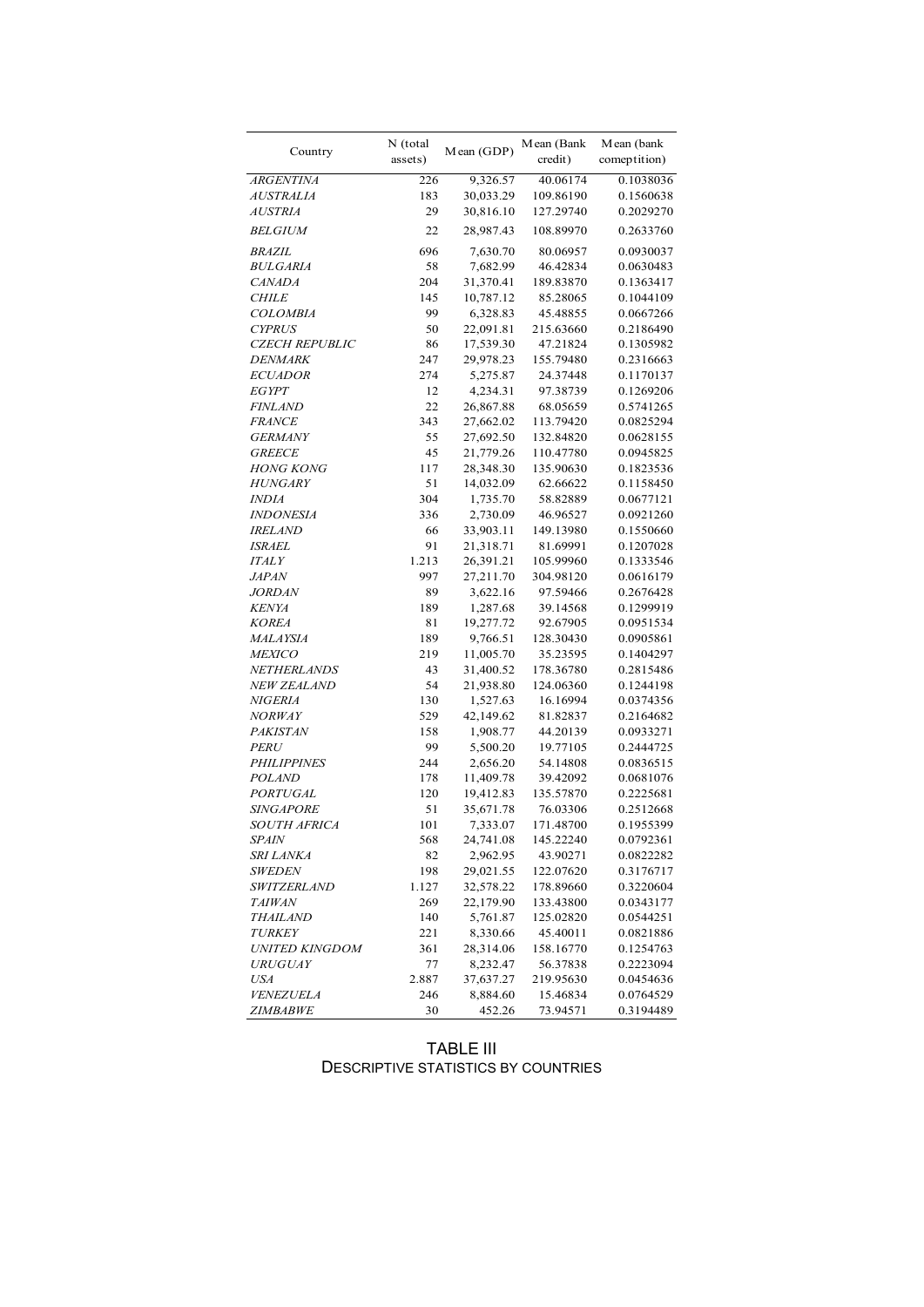|            | $\boldsymbol{N}$ | mean      | st dev    | p25       | p50       | p75       |
|------------|------------------|-----------|-----------|-----------|-----------|-----------|
| <i>OAR</i> | 14,315           | 7.048481  | 1.645134  | 5         | 8         | 8         |
| OSP        | 14,096           | 11.17828  | 2.435161  | 9         | 12        | 13        |
| <b>CRI</b> | 12,659           | 6.316139  | 1.678515  | 5         | 6         | 7         |
| Comp       | 14,639           | 0.1210994 | 0.0988051 | 0.0520389 | 0.0861388 | 0.144914  |
| ROA        | 14.644           | 0.0086994 | 0.0176954 | 0.0029319 | 0.0077994 | 0.0133333 |
| <i>ROE</i> | 14,644           | 0.0768385 | 0.7169587 | 0.0416667 | 0.0934503 | 0.1515152 |
| EQ TA      | 14,632           | 10.06696  | 8.162493  | 5.895     | 8.23      | 11.47     |
| EBP TA     | 14,057           | 0.0150567 | 0.017505  | 0.0064772 | 0.0114723 | 0.0182815 |
| Size       | 14,650           | 7.632365  | 2.09599   | 6.061457  | 7.539027  | 9.076923  |
| $CAC$ 1    | 14,651           | 1.530975  | 2.064368  | 0.5       | 0.875     | 1.69708   |

N is the number of observations per country where the ratio LLR/NPL is available; ROA stands for Return on Assets; ROE stands for Return on Equity; EQ/TA is the ratio of equity to total assets; EBP/TA denotes the ratio of earnings before provisions to total assets; SIZE is calculated as the natural logarithm of total assets and CAC denotes the measure of accounting conservatism, which is calculated as the ratio of loan loss reserves to non-performing loans.

TABLE IV SPEARMAN CORRELATION COEFFICIENTS

|               | <i>OAR</i> | <i>OSP</i>         | <b>CRI</b>                                                        | Treg                     | Unliste                               | SB     | Conc Disreq      |           | $EBP_T$ $EQ_T$                                                                          | A             | Size   | Bnak<br>Credit | GDP    | Dif    |
|---------------|------------|--------------------|-------------------------------------------------------------------|--------------------------|---------------------------------------|--------|------------------|-----------|-----------------------------------------------------------------------------------------|---------------|--------|----------------|--------|--------|
| OAR           | 1,0000     |                    |                                                                   |                          |                                       |        |                  |           |                                                                                         |               |        |                |        |        |
| OSP           | 0.3149     | 1,0000             |                                                                   |                          |                                       |        |                  |           |                                                                                         |               |        |                |        |        |
| <b>CRI</b>    | $-0.0771$  | 0.3276             | 1,0000                                                            |                          |                                       |        |                  |           |                                                                                         |               |        |                |        |        |
| Treg          | 0.5617     | 0,8638             | 0,5960                                                            | 1,0000                   |                                       |        |                  |           |                                                                                         |               |        |                |        |        |
| Unlisted      |            |                    | $-0.1385$ $-0.0634$ $-0.0389$ $-0.1110$ $1,0000$                  |                          |                                       |        |                  |           |                                                                                         |               |        |                |        |        |
| SB            |            | $-0.1490 - 0.1283$ |                                                                   | $0.0169 - 0.1297 0.2431$ |                                       | 1,0000 |                  |           |                                                                                         |               |        |                |        |        |
| Conc          |            | $-0.0652 -0.1811$  |                                                                   |                          | $0.0553 -0.1101 -0.1031 -0.0829$      |        | 1,0000           |           |                                                                                         |               |        |                |        |        |
| Disreq        |            |                    | $0.3518$ $0.1756$ $-0.4204$ $0.0658$ $0.0402$ $-0.1963$ $-0.1933$ |                          |                                       |        |                  | 1.0000    |                                                                                         |               |        |                |        |        |
| <i>EBP TA</i> | 0.0946     | 0.1670             |                                                                   |                          | $0.0869$ $0.1753$ $-0.0705$ $-0.1731$ |        | 0.0311           | $-0.0725$ | 1.0000                                                                                  |               |        |                |        |        |
| EQ TA         | 0.0517     | 0.1045             | 0.0873                                                            |                          | $0,1209$ $0.0303$ $-0.1979$           |        | 0.0376           | 0.0132    |                                                                                         | 0.3445 1,0000 |        |                |        |        |
| Size          |            |                    | $0.0115 - 0.0449 - 0.0855 - 0.0590 - 0.2036 - 0.0687 - 0.0689$    |                          |                                       |        |                  |           | $0.1461 - 0.1443 - 0.4358$                                                              |               | 1.0000 |                |        |        |
| Bank Credit   | 0.1522     |                    | $0.2554 -0.0337 -0.1991 -0.2121 -0.1345 -0.2235$                  |                          |                                       |        |                  |           | $0.5962 -0.1598 -0.0988$                                                                |               | 0.1250 | 1.0000         |        |        |
| GDP           | 0.0029     |                    | $-0.0011$ $-0.1214$ $-0.0520$ 0.2747                              |                          |                                       |        | $0.2307 -0.0817$ |           | $0.4399 - 0.2636 - 0.1477$                                                              |               | 0.1282 | 0.7679         | 1.0000 |        |
| Dif           |            |                    |                                                                   |                          |                                       |        |                  |           | 0.0362 0.0185 -0.0031 0.0244 0.0744 -0.0834 -0.0120 0.0297 0.2418 0.9268 -0.3935 0.0398 |               |        |                | 0.0340 | 1,0000 |

## IV. RESULTS

Using the model and database discussed above, some conclusions can be drawn about the effects of regulation, supervision and market discipline on the degree of timeliness of loan loss recognition.

### **A. Regulation and Supervision**

Hypothesis 1 posits a direct relationship between the stringency of the banking regulation and supervisory regimes and accounting conservatism. Table 5 provides the results of three different models that consider OAR (Overall Activity Restrictiveness), OSP (Official Supervisory Power), and CRI (Capital Regulatory Index) individually as determinants of the dependent variable CAC (Conditional Accounting Conservatism), along with a number of control variables. In addition, a fourth model, which includes these three variables together, is estimated.

## TABLE V REGULATION AND SUPERVISION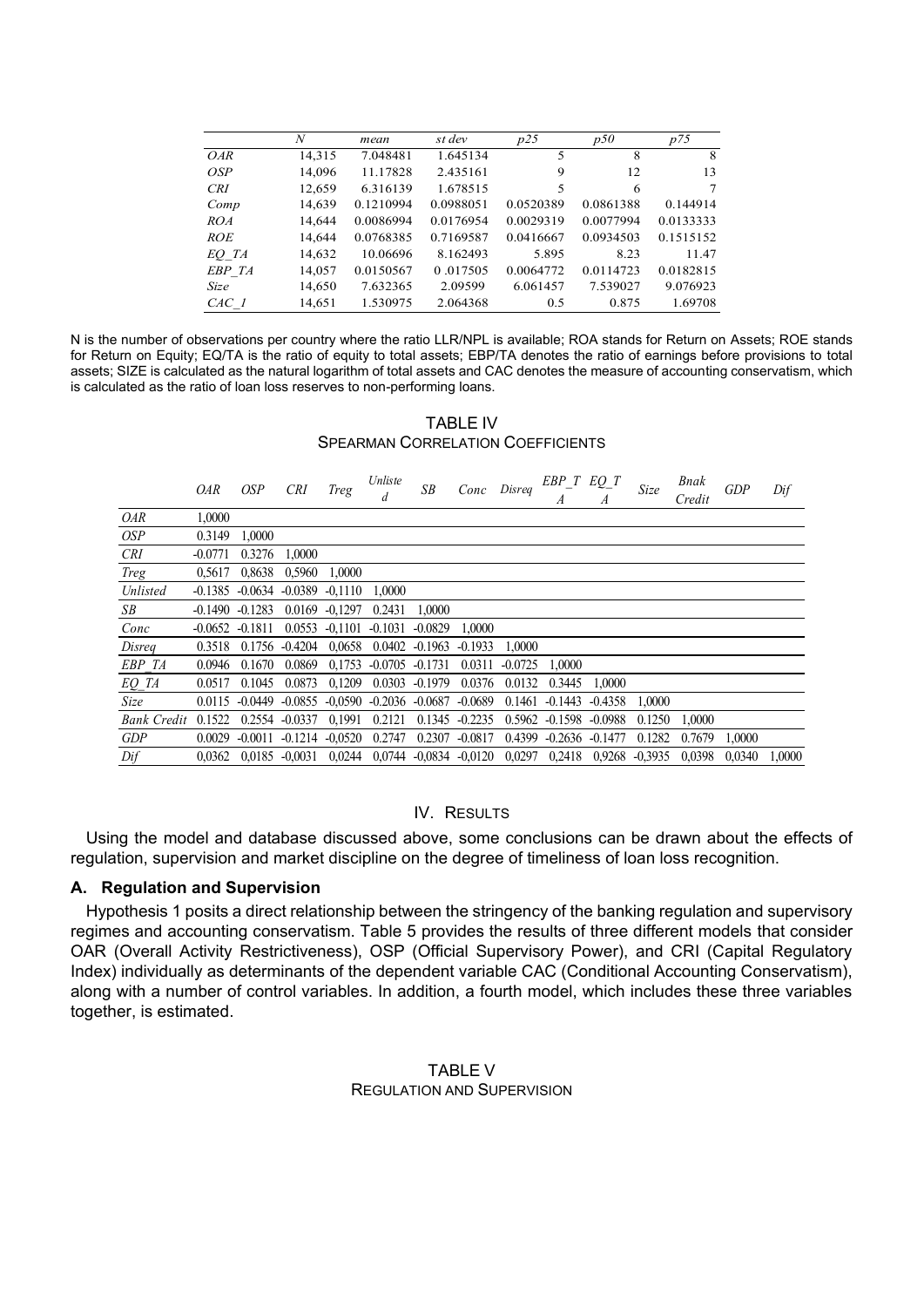| Variables          |        |                 |                 | Regressions     |                 |
|--------------------|--------|-----------------|-----------------|-----------------|-----------------|
| CAC                | Pred.  | 1               | $\overline{2}$  | 3               | $\overline{4}$  |
| <i>OAR</i>         | $^{+}$ | 0.2043336***    |                 |                 | 0.0693788***    |
|                    |        | (9.83)          |                 |                 | (3.14)          |
| OSP                | $^{+}$ |                 | 0.010957        |                 | $0.0416782***$  |
|                    |        |                 | (0.81)          |                 | (2.63)          |
| CRI                | $^{+}$ |                 |                 | 0.1197838***    | $0.0953762***$  |
|                    |        |                 |                 | (6.68)          | (5.07)          |
| EBP/TA             | $^{+}$ | 15.79624***     | 18.44829***     | 16.09695***     | 16.14499***     |
|                    |        | (5.44)          | (6.01)          | (5.29)          | (5.16)          |
| EQ/TA              | $^{+}$ | $0.0743133***$  | 0.0479459***    | $0.0172499**$   | 0.0168856**     |
|                    |        | (9.19)          | (7.80)          | (2.34)          | (2.49)          |
| Size               | $^{+}$ | $0.0803513***$  | 0.0845694***    | $-0.0030099$    | 0.0092384       |
|                    |        | (5.01)          | (4.87)          | $(-0.15)$       | (0.47)          |
| <b>Bank Credit</b> |        | $-0.0018219***$ | $-.0008128$     | $-0.0044433***$ | $-0.0050645***$ |
|                    |        | $(-3.89)$       | $(-1.58)$       | $(-8.93)$       | $(-9.83)$       |
| GDP                | $^{+}$ | $.000064***$    | $0.0000543***$  | 0.0000832***    | $0.0000859***$  |
|                    |        | (17.34)         | (15.16)         | (19.62)         | (19.18)         |
| Year               |        | $-0.0417763***$ | $-0.0545825***$ | $-0.0185345**$  | $-0.0216004***$ |
|                    |        | $(-5.52)$       | $(-7.15)$       | $(-2.38)$       | $(-2.78)$       |
| Dif                |        | $-.0013517***$  | $-0.0007431***$ | $-0.000262**$   | $-0.0003015**$  |
|                    |        | $(-8.85)$       | $(-6.27)$       | $(-2.05)$       | $(-2.24)$       |
| Cons               |        | 80.77266***     | 108.0989***     | 36.33022**      | 41.57167***     |
|                    |        | (5.31)          | (7.05)          | (2.32)          | (2.66)          |
| $\boldsymbol{N}$   |        | 13735           | 13528           | 12165           | 11958           |
| R <sub>2</sub>     |        | 0.1146          | 0.0976          | 0.1220          | 0.1322          |

OAR denotes overall activity restrictiveness; OSP denotes official supervisory power; CRI denotes capital regulatory index; EBP/TA is the ratio of earnings before provisions to total assets (earnings before provisions are calculated as the sum of profit before tax and loan loss provisions, minus taxes); EQ/TA is the ratio of equity to total assets; SIZE is calculated as the natural logarithm of total assets; BANK CREDIT is the ratio of domestic bank credit to GDP; GDP denotes the Gross Domestic Product based on purchasing-power-parity (PPP) per capita (international dollars); YEAR indicates years between 1997 and 2009;DIF is the difference between the z-score by bank-year, and the mean of z-score by country-year. Standard errors are robust to heteroskedasticity and have been clustered by bank codes. \*\*\*, \*\*, and \* represent 1%, 5%, and10%significance, respectively.

Taken together, the results are compatible with Hypothesis 1. The coefficients for the RS variables are significant at conventional levels and their signs are in accordance with expectations: Strong bank regulation and supervision regimes are positively associated with more accounting conservatism. Although the coefficient of the OSP indicator falls below the significance threshold in the second model, the variable turns out to be significant when the three RS variables are included in the regression model. These results are not only statistically significant, but also economically significant. One standard deviation increases in the OAR (CRI) indicator accounts for 17% (10%) of the standard deviation of the dependent variable.

These results are supported by Ahmed and Duellman (2007) and Alali and Jaggi (2010), who find that banks manage earnings in order to reach certain capital ratios. Within the institutional context, before the Basel II recommendations, one more euro of loan loss provision reduced earnings by 1-t, where t is the effective tax rate. Nevertheless, the previous regulation in Basel I considered the loan loss reserve as a resource to be included in capital in such a way that the net effect of one more euro of provision in the numerator of the capital ratio is positive and equals t: 1-(1-t). In that context, banks had incentives to increase the provisions (i.e. conservatism) with the aim to reach the capital ratios. When the Basel II recommendations were put into effect, incentives to manage provisions decreased. Loan loss reserve is not taken into account in TIER 1<sup>2</sup>, so one more euro of provision makes earnings and TIER 1 decrease by 1-t.

<sup>&</sup>lt;sup>2</sup> The TIER 1 is a very important indicator for banks. It is a broader concept to the accounting value of the social capital. It is the CORE capital, or core of a bank. It consists of a basic capital represented by ordinary shares and retained earnings. Another less stringent definition of TIER 1 may include a type of preferred stock: those that are non-cumulative and, in turn, non-redeemable or non-maturing in addition to non-controlling interests in other companies (equivalent to longterm capital) , a "permanent" capital).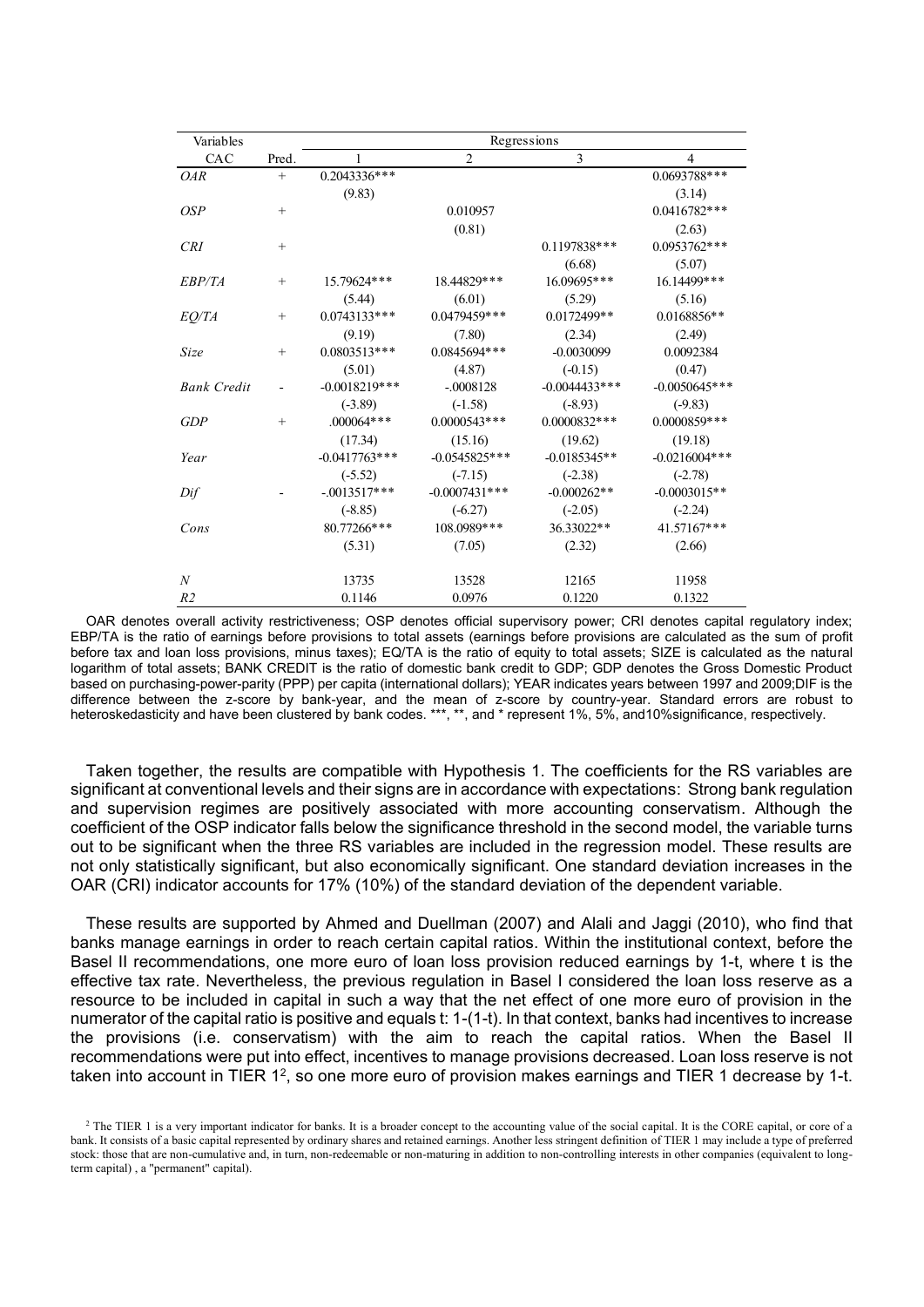However, loan loss reserve is taken into account in TIER  $2<sup>3</sup>$  with a limit of 1.25% of risk free assets, so banks still have an incentive to manage provisions upwards. In any case, incentives are now smaller since they are limited to banks that overtake the lower limit of TIER 1, and whose provisions do not reach 1.25% of free risk assets. In sum, banks operating in countries with more stringent regulation and supervisory regimes engage in more conservative accounting practices. However, since the discipline indicators are not considered in the models reported in Table 5, the results might be overstating the impact of the regulatory and supervisory indicators on conditional accounting conservatism.

## **B. Market Discipline: Listing Status, Ownership and Concentration**

The previous results might be driven by countries with weak market discipline mechanisms where regulation and supervision is particularly important. Table 6 presents the estimation results of a more general model that combines both sets of variables, i.e. RS variables and MD variables. Furthermore, the coefficients for the interaction of both types of indicators are estimated to gain a better understanding of the determinants of conditional accounting conservatism in the banking industry.

As market discipline indicators, three different dimensions are considered: listing status, savings banks versus commercial banks, and market concentration. As discussed previously, commercial banks and banks operating in more competitive environments are expected to engage in more prudent accounting practices, but no prediction was made for the listing status.

Table 6 supplies evidence on the impact of each of the variables of market discipline in each column and the interaction with all regulation and supervision variables. In Column 4, all the variables are regressed together.

> TABLE VI LISTING STATUS, OWNERSHIP AND CONCENTRATION

<sup>&</sup>lt;sup>3</sup> TIER 2 capital is greater than TIER 1: in addition to TIER 1, it includes preferred shares with fixed maturity and long-term debt with a minimum maturity of more than five years. In addition, it includes accounting items that make capital even more lax: it includes supplementary capital incorporating items such as undisclosed reserves, revaluation reserves, general reserves for credit losses, hybrid instruments (debt / equity capital), equity instruments, capital and subordinated debt. Adding up everything we will talk about the TIER 2. The higher, the better in both cases.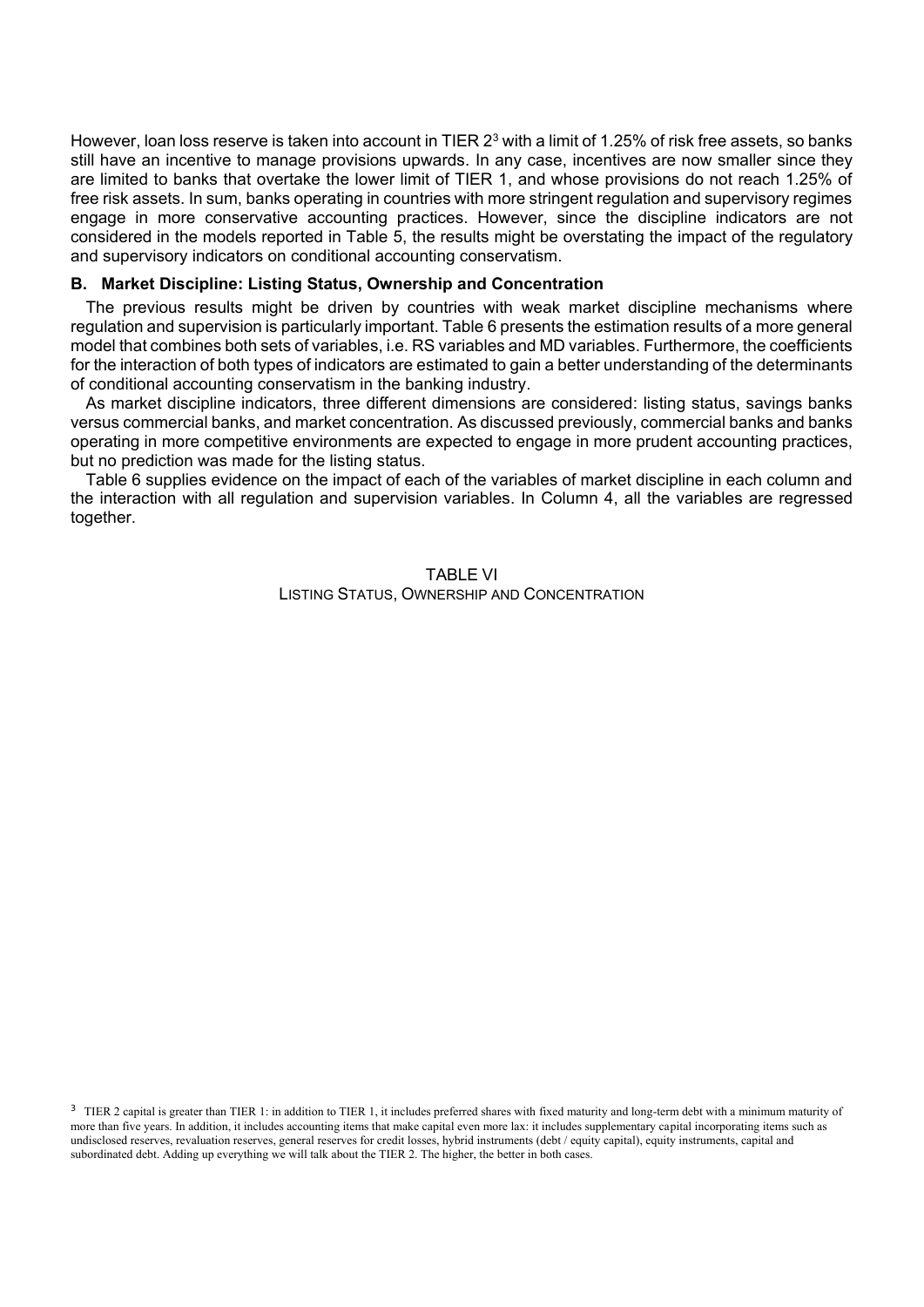| CAC                   | Prediction              | 1                               | $\mathbf{2}$   | 3                                                                               | 4               | 5               |
|-----------------------|-------------------------|---------------------------------|----------------|---------------------------------------------------------------------------------|-----------------|-----------------|
| Unlisted              | $^+$                    | $0.2314113***$                  | $-0.6685086*$  |                                                                                 |                 | $-0.60015$      |
|                       |                         | (2.83)                          | $(-1.76)$      |                                                                                 |                 | $(-1.54)$       |
| SB                    |                         | $-0.3101456***$                 |                | $-1.80144***$                                                                   |                 | $-0.8800841$    |
|                       |                         | $(-3.12)$                       |                | $(-3.00)$                                                                       |                 | $(-1.46)$       |
| Conc                  |                         | $-3.088759***$                  |                |                                                                                 | $-6.43538***$   | $-4.758661**$   |
|                       |                         | $(-10.02)$                      |                |                                                                                 | $(-3.09)$       | $(-2.37)$       |
| <i>OAR</i>            | $^{+}$                  |                                 | $-0.0051389$   | $0.1022682***$                                                                  | 0.0290687       | $-0.0186848$    |
|                       |                         |                                 | $(-0.15)$      | (4.23)                                                                          | (0.84)          | $(-0.45)$       |
| <b>OSP</b>            | $^{+}$                  |                                 | $-0.0139739$   | $0.064644***$                                                                   | 0.0633638***    | 0.0328988       |
|                       |                         |                                 | $(-0.51)$      | (3.56)                                                                          | (2.95)          | (1.15)          |
| <b>CRI</b>            | $^{+}$                  |                                 | 0.1740253      | 0.0080266                                                                       | $-0.0280272$    | 0.0104689       |
|                       |                         |                                 | (4.84)         | (0.33)                                                                          | $(-0.97)$       | (0.25)          |
| Unlisted*OAR          | $\overline{\cdot}$      |                                 | 0.0963965**    |                                                                                 |                 | $0.1190163***$  |
|                       |                         |                                 | (2.39)         |                                                                                 |                 | (2.80)          |
| Unlisted*OSP          | $\overline{\cdot}$      |                                 | $0.0703581**$  |                                                                                 |                 | $0.1172931***$  |
|                       |                         |                                 | (2.21)         |                                                                                 |                 | (3.43)          |
| Unlisted*CRI          | $\overline{?}$          |                                 | $-0.1037572**$ |                                                                                 |                 | $-0.2281073***$ |
|                       |                         |                                 | $(-2.53)$      |                                                                                 |                 | $(-4.97)$       |
| $SB*OAR$              | $\overline{\mathbf{?}}$ |                                 |                | 0.0759358                                                                       |                 | $-0.0127574$    |
|                       |                         |                                 |                | (1.11)                                                                          |                 | $(-0.19)$       |
| SB*OSP                | $\overline{\cdot}$      |                                 |                | $-0.0990516**$                                                                  |                 | $-0.1425141***$ |
|                       |                         |                                 |                | $(-2.33)$                                                                       |                 | $(-3.21)$       |
| SB*CRI                | $\overline{?}$          |                                 |                | 0.3412389***                                                                    |                 | 0.3855386***    |
|                       |                         |                                 |                | (7.89)                                                                          |                 | (8.47)          |
| Conc*OAR              | $\overline{\cdot}$      |                                 |                |                                                                                 | 0.2837752       | 0.2666823       |
|                       |                         |                                 |                |                                                                                 | (1.06)          | (1.01)          |
| Conc*OSP              |                         |                                 |                |                                                                                 | $-0.2567249*$   | $-0.4224928***$ |
|                       |                         |                                 |                |                                                                                 | $(-1.90)$       | $(-3.39)$       |
| Conc <sup>*</sup> CRI |                         |                                 |                |                                                                                 | 1.07927***      | 1.206426***     |
|                       |                         |                                 |                |                                                                                 | (4.39)          | (4.96)          |
| <i>EBP/TA</i>         | $^{+}$                  | $15.532***$                     | 15.84766***    | 16.27182***                                                                     | 16.29172***     | 16.09948***     |
|                       |                         | (5.50)                          | (5.09)         | (5.29)                                                                          | (5.22)          | (5.30)          |
| <i>EQ/TA</i>          | $^{+}$                  | $0.0374303***$                  | $0.0128651*$   | $0.02131841***$                                                                 | $0.0151385**$   | $0.0179918**$   |
|                       |                         | (5.04)                          | (1.83)         | (3.13)                                                                          | (2.14)          | (2.39)          |
| Size                  | $\! + \!\!\!\!$         | 0.0391698**                     | 0.0189171      | $-0.0125742$                                                                    | 0.0040138       | $-0.008275$     |
|                       |                         | (2.15)                          | (0.90)         | $(-0.63)$                                                                       | (0.21)          | $(-0.39)$       |
| Bank Credit           |                         |                                 |                | $-0.0026013***$ $-0.0046631***$ $-0.0053884***$ $-0.0052701***$ $-0.0049119***$ |                 |                 |
|                       |                         | $(-5.51)$                       | $(-8.97)$      | $(-10.27)$                                                                      | $(-10.52)$      | $(-9.49)$       |
| GDP                   | $^{+}$                  | 0.0000599***                    | $0.0000797***$ | $0.000089***$                                                                   | $0.0000852***$  | 0.0000797***    |
|                       |                         | (14.66)                         | (16.62)        | (18.04)                                                                         | (19.15)         | (15.59)         |
| Year                  |                         | $-0.0476101***$ $-0.0227124***$ |                | $-0.0159102**$                                                                  | $-0.0202231***$ | $-0.0142225*$   |
|                       |                         | $(-6.29)$                       | $(-2.89)$      | $(-2.04)$                                                                       | $(-2.56)$       | $(-1.78)$       |
| Dif                   |                         | $-0.0006604***$                 | $-0.000218$    | $-0.000405***$                                                                  | $-0.0002812**$  | $-0.0003475**$  |
|                       |                         | $(-5.19)$                       | $(-1.60)$      | $(-2.99)$                                                                       | $(-2.01)$       | $(-2.40)$       |
| Cons                  |                         | 95.18374***                     | 44.41702***    | 30.33261*                                                                       | 39.78563**      | 28.18584*       |
|                       |                         | (6.27)                          | (2.82)         | (1.94)                                                                          | (2.52)          | (1.76)          |
| N                     |                         | 14,041                          | 11.958         | 11.958                                                                          | 11946           | 11946           |
| R2                    |                         | 0.1120                          | 0.1357         | 0.1432                                                                          | 0.1374          | 0.1556          |

\*\*\*, \*\* and \* represent 1%, 5% and 10% significance, respectively.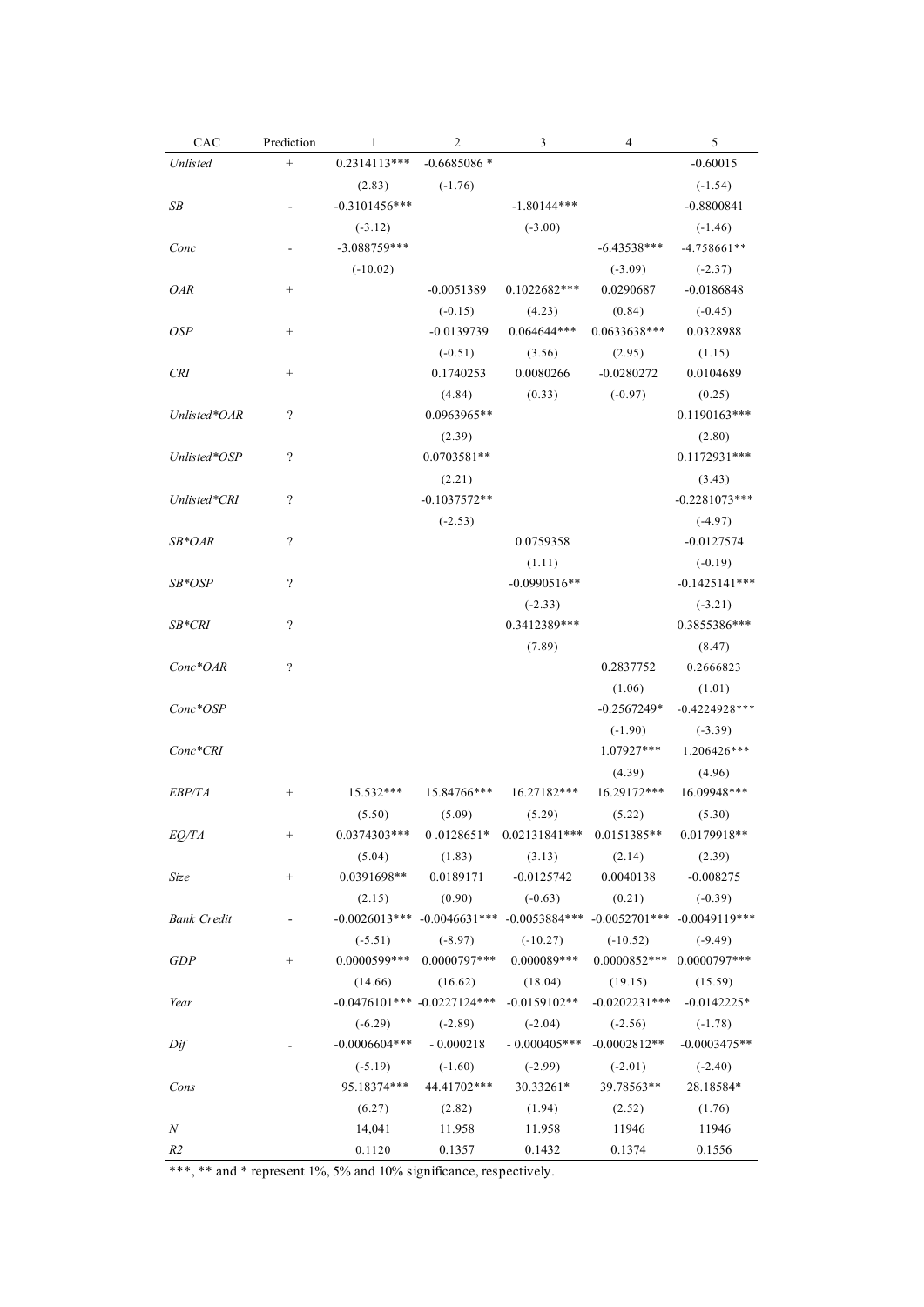Unlisted is a dummy variable that equals 1 if the bank is private and 0 if it is public. SB stands for Savings Bank and is a dummy variable that equals 1 if the bank is a savings bank and 0 if it is a commercial bank; Conc is the Herfindahl Index of the loans market. OAR denotes overall activity restrictiveness, OSP denotes official supervisory power, and CRI denotes capital regulatory index. EBP/TA is the ratio of earnings before provisions to total assets (earnings before provisions are calculated as the sum of profit before tax and loan loss provisions, minus taxes). EQ/TA is the ratio of equity to total assets. SIZE is the natural logarithm of total assets. BANK CREDIT is the ratio of domestic bank credit to GDP. GDP denotes the Gross Domestic Product based on purchasingpower-parity (PPP) per capita in international dollars. YEAR indicates years between 1997 and 2009. DIF is the difference between the z-score by bank-year, and the mean of z-score by country-year.

Standard errors are robust to heteroskedasticity and have been clustered by bank codes.

The positive sign of the coefficient associated with UNLISTED in Column 1 suggests that public banks face stronger incentives to engage in income-increasing accounting policies than private banks do, as suggested by Givoly, Hayn, and Katz (2010) and La Porta, Lopez-de-Silanes, and Shleifer (2006). For savings banks, the results show that these financial institutions exhibit a lower degree of timeliness in loan loss recognition, which might be explained by their inability to raise capital to fund any expected increase in lending activity. Banks operating in less concentrated markets tend to exhibit a higher degree of conditional conservatism. Banks facing higher competition have stronger incentives to produce more conservative accounting because of contracting purposes. These findings support Hypothesis 2, in line with the idea that firms in less competitive industries create an opaque information environment due to high proprietary costs of disclosure. Countries with a higher level of concentration, which would have less conservative banks, have now more conservative banks to comply with capital ratios.

Interestingly, the interactions between the RS (regulation and supervision) and MD (market discipline) indicators tend to be significant, providing confirmatory evidence for the idea that conditional accounting conservatism is jointly determined by the three pillars of the Basel II Agreement, regulation, supervision and market discipline, and not merely by the sum of their individual effects. The estimated coefficients related to these interaction terms are reported in Columns 2 to 5 of Table 6, which disclose a joint estimation for each group of RS and MD indicators and a general model with the whole set of variables.

One interesting aspect of the interaction term analysis is to evaluate whether market discipline variables mitigate the effects of a weak supervisory regime on the set up of conservative accounting policies.

The results confirm that the role of regulation and supervision is complementary to market discipline. These findings suggest that, only when market discipline is weak, then robust regulation and supervision improve accounting conservatism.

Such is the relevance of market discipline that the OAR (overall activity restrictiveness) coefficient becomes non-significant when all of the market disciplines variables play a role together, except for nonquoted banks, suggesting that the impact of activity restrictions on conditional accounting conservatism is stronger for private banks. In other words, the regulator's risk aversion only has a positive impact on accounting conservatism for non-quoted firms. Overall, market discipline tends to offset the effect of activity restrictions on accounting policies.

Concerning OSP (official supervisory power), its general effect on market discipline is that it reduces the differences in accounting conservatism depending on market discipline variables. When the supervisory regime is more stringent, it is worse for the private segment of the market. The supervisor assumes that the capital markets will discipline financial entities themselves. The greater its power, the smaller is the difference between public and private entities regarding accounting conservatism. When the risk of intervention is higher, more stringent OSP has a greater impact on commercial banks than on savings banks, whose property rights are not clearly defined. The intervention of the supervisor would not expropriate wealth to an owner of a savings bank, so it is logical that commercial banks react to OSP changes more than savings banks do. The interaction between SB and OSP has a significant negative coefficient because savings banks are intrinsically less conservative. When the banking market is concentrated, individual firms have a larger market share and fewer incentives to be conservative. By contrast, if firms do not have a great power within the market, their intervention risk increases and they tend to be more conservative in order to avoid that possible intervention. If there is also a powerful supervisor in this situation, then the banks will be even more conservative since a strong supervisor increases the risk of intervention. This makes banks operating in competitive environments even more conservative: the interaction between CONC and OSP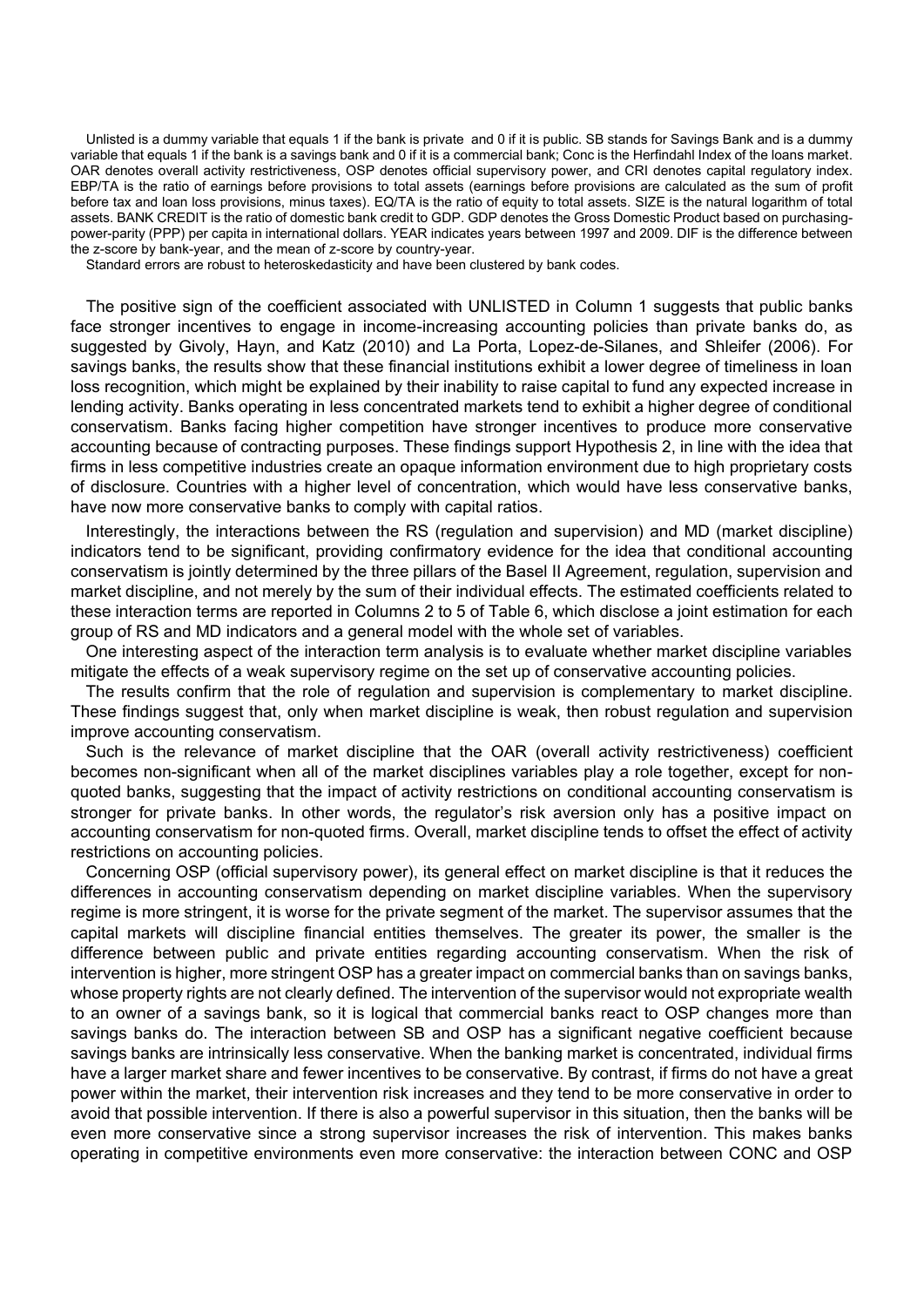strengthens the original sign of CONC.

The CRI (capital regulatory index) mitigates the effect of market discipline variables on conservatism. The variable CRI has a positive effect on bank conservatism. Public banks are inherently less conservative because they need to distribute dividends and avoid losses. However, higher capital requirements force banks to be more conservative, inhibiting the effect of the market variables. Savings banks, which originally are less conservative, are now more conservative, equilibrating the level of conservatism with commercial banks. Countries with a higher level of concentration, which would have less conservative banks, have now more conservative banks to comply with capital ratios. We appreciate that the supervisor role is not necessarily to compensate, but to strengthen the effect of market discipline.

### V. ROBUSTNESS CHECKS

## **A. Disclosure Requirements**

There may also be cross-country differences in legal institutions and transparency culture that affect accounting practices. Curcio and Hassan (2015) show evidence drawn from 1996 to 2006 that loan loss provisions do reflect changes in the expected quality of a bank's loan portfolio for Euro Area (EA) banks versus non-EA credit institutions.

This study uses the index of disclosure requirements elaborated by El Sood (2012) that constitutes an indicator of transparency and information asymmetry as intrinsic factors of the country.

The disclosure index measures the extent to which there is required disclosure of information for firms issuing securities through a prospectus, including information on the compensation of executives, shareholder ownership structure, inside ownership, unusual contracts, and related-party transactions. More disclosure creates greater protection for investors by reducing information asymmetry. This suggests that countries with higher levels of disclosure requirements need less conservatism for their financial entities. In fact, the more powerful the supervisory system is, the lower the level of required disclosure would be.

The results of the regression of disclosure requirements variable are presented under Table 7. Here, the effect of disclosure requirements is tested only on public companies; it would not make sense for private companies since they have no disclosure requirements.

It is reasonable that DIS REQ, a measure of transparency and information asymmetry has a negative and significant coefficient (1%) in Column 1, since countries with higher levels of disclosure requirements are expected to require a lower level of conservatism to their financial entities.

After regressing the new variable together with the regulation and supervision variables, there is no difference between the behavior of OSP (official supervisory power) compared to the other regulation and supervision variables; they all have the same behavior when interacting with the disclosure index. This suggests that in a powerful regulatory system, more disclosure requirements result in less need of conservatism in financial entities.

Thus, the level of disclosure requirements has a positive effect on conservatism when there is also a proper regulation and supervision system.

## TABLE VII DISCLOSURE REQUIREMENTS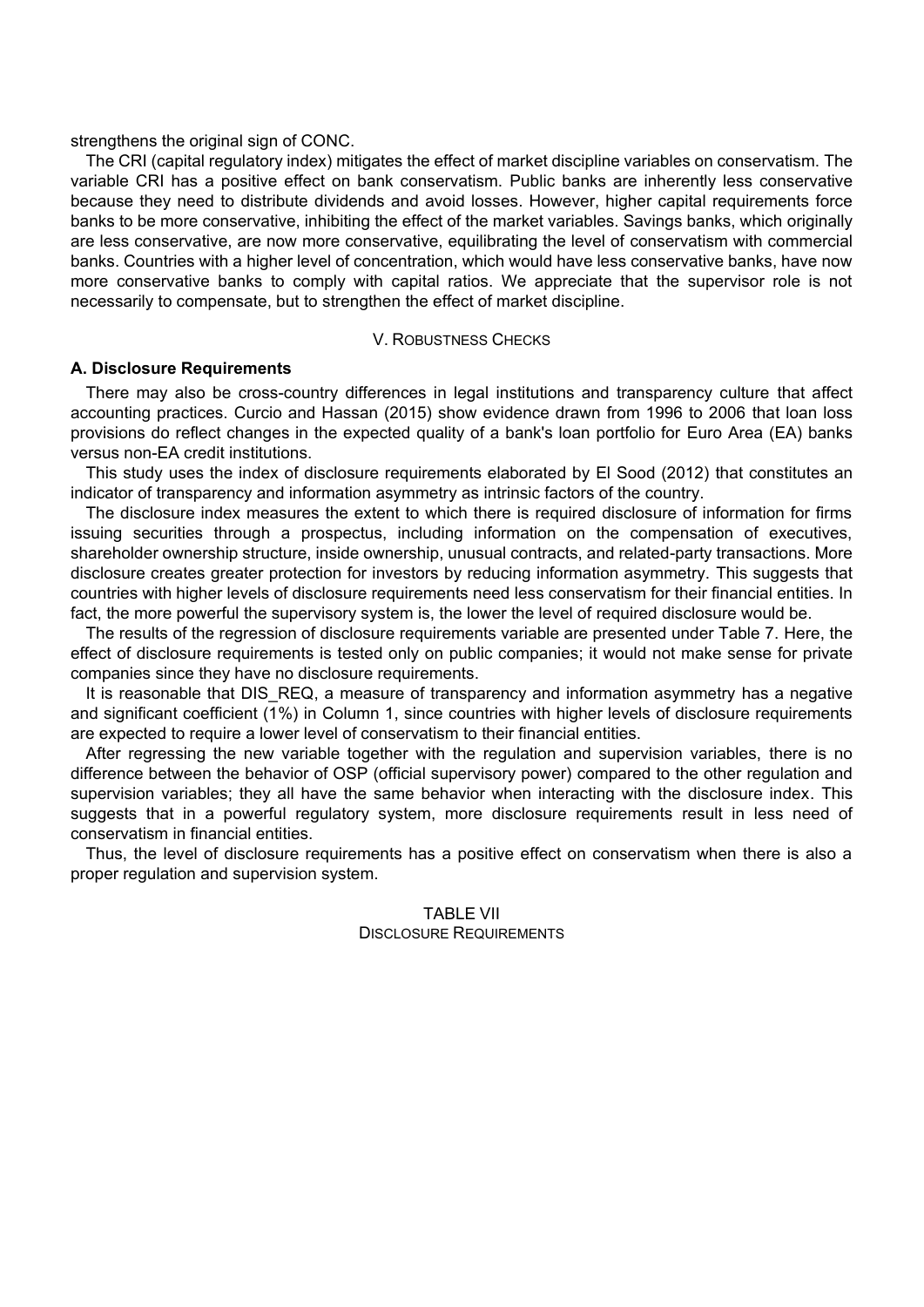| Variables          |                    | Regressions     |                 |                  |                 |  |  |
|--------------------|--------------------|-----------------|-----------------|------------------|-----------------|--|--|
| CAC                | Pred.              | 1               | $\overline{2}$  | 3                | $\overline{4}$  |  |  |
| $Dis\_req$         |                    | $-1.297675***$  | $-4.044124***$  | $-10.09882***$   | $-4.992497***$  |  |  |
|                    |                    | $(-3.65)$       | $(-2.93)$       | $(-3.90)$        | $(-3.90)$       |  |  |
| <b>OAR</b>         |                    |                 | $-0.2700888*$   |                  |                 |  |  |
|                    |                    |                 | $(-1.77)$       |                  |                 |  |  |
| Disreq*OAR         | $\overline{\cdot}$ |                 | 0.4163508       |                  |                 |  |  |
|                    |                    |                 | (1.85)          |                  |                 |  |  |
| <b>OSP</b>         |                    |                 |                 | $-0.5943253***$  |                 |  |  |
|                    |                    |                 |                 | $(-4.14)$        |                 |  |  |
| Disreq*OSP         | $\overline{\cdot}$ |                 |                 | 0.7558915***     |                 |  |  |
|                    |                    |                 |                 | (3.41)           |                 |  |  |
| <b>CRI</b>         |                    |                 |                 |                  | $-0.3315987***$ |  |  |
|                    |                    |                 |                 |                  | $(-2.68)$       |  |  |
| Disreq*CRI         | $\overline{\cdot}$ |                 |                 |                  | 0.5691151***    |  |  |
|                    |                    |                 |                 |                  | (3.20)          |  |  |
| EBP/TA             | $^{+}$             | 8.792123*       | 8.652893        | 11.70951**       | 7.930831        |  |  |
|                    |                    | $-1,75$         | (1.63)          | (2.20)           | (1.49)          |  |  |
| EQ/TA              | $^{+}$             | 0.0207769       | 0.0298674       | 0.02773          | 0.0244332       |  |  |
|                    |                    | (1.09)          | (1.39)          | (1.38)           | (1.10)          |  |  |
| Size               | $^{+}$             | $-0.1008218***$ | $-0.0920279**$  | $-0.0935246**$   | $-0.1218642***$ |  |  |
|                    |                    | $(-2.92)$       | $(-2.47)$       | $(-2.51)$        | $(-2.99)$       |  |  |
| <b>Bank Credit</b> |                    | $0.006995***$   | $0.0069115***$  | 0.0089445***     | $0.0072777***$  |  |  |
|                    |                    | (3.25)          | (3.20)          | (4.07)           | (2.85)          |  |  |
| GDP                | $^{+}$             | $0.0000253***$  | $0.0000284***$  | $9.63e-06$       | $0.0000371***$  |  |  |
|                    |                    | (3.77)          | (4.01)          | (1.29)           | (4.02)          |  |  |
| Year               |                    | $-0.0551014***$ | $-0.0548787***$ | $-0.0503003$ *** | $-0.0511722***$ |  |  |
|                    |                    | $(-3.28)$       | $(-3.09)$       | $(-2.92)$        | $(-2.85)$       |  |  |
| Dif                |                    | $-0.000072$     | $-0.0001821$    | $-0.0001733$     | $-0.0000638$    |  |  |
|                    |                    | $(-0.37)$       | $(-0.89)$       | $(-0.87)$        | $(-0.28)$       |  |  |
| Cons               |                    | 112.0009***     | 113.0601***     | 109.1146***      | 106.3307***     |  |  |
|                    |                    | (3.33)          | (3.19)          | (3.14)           | (2.96)          |  |  |
| $\boldsymbol{N}$   |                    | 2423            | 2249            | 2249             | 2084            |  |  |
| R <sub>2</sub>     |                    | 0.1086          | 0.1181          | 0.1418           | 0.1500          |  |  |

\*\*\*, \*\*, and \* represent 1%, 5%, and 10% significance, respectively.

Dis\_req is an indicator of transparency and information asymmetries; OAR denotes overall activity restrictiveness; OSP denotes official supervisory power; CRI denotes capital regulatory index; EBP/TA is the ratio of earnings before provisions to total assets (earnings before provisions are calculated as the sum of profit before tax and loan loss provisions, minus taxes); EQ/TA is the ratio of equity to total assets; SIZE is calculated as the natural logarithm of total assets; BANK CREDIT is the ratio of domestic bank credit to GDP; GDP denotes the Gross Domestic Product based on purchasing-power-parity (PPP) per capita (international dollars); YEAR indicates years between 1997 and 2009;DIF is the difference between the z-score by bank-year, and the mean of z-score by country-year.

Standard errors are robust to heteroskedasticity and have been clustered by bank codes.

### **B. Changes in Sample**

The robustness of this paper's results is also checked by introducing changes in the sample and comparing the results to the original analysis. The first variation consists of dropping more outliers. The original sample encompasses the 1 $^{\rm st}$  to 99 $^{\rm th}$  percentiles, whereas the modified sample includes only the 25 $^{\rm th}$ to 75<sup>th</sup> percentiles. This sample gives similar results regarding signs and significances. The more significant the results are in the original sample, the more similar the results are in the modified sample.

Another robustness test consists of partitioning the sample. In one partitioning, the sample is divided into two subsamples, each covering the same number of years: 1997 to 2003, and 2003 to 2009. Another partitioning responds to the fact that in 2005 all public EU companies were required to use IFRS, so the sample is divided into data from 1997 to 2005 (pre-IFRS) and from 2006 to 2009 (post-IFRS). Apart from the obvious variances from changing the width of the sample and the time period, the general conclusions from both tests are the same. However, the second partitioning gets almost the exact results as the original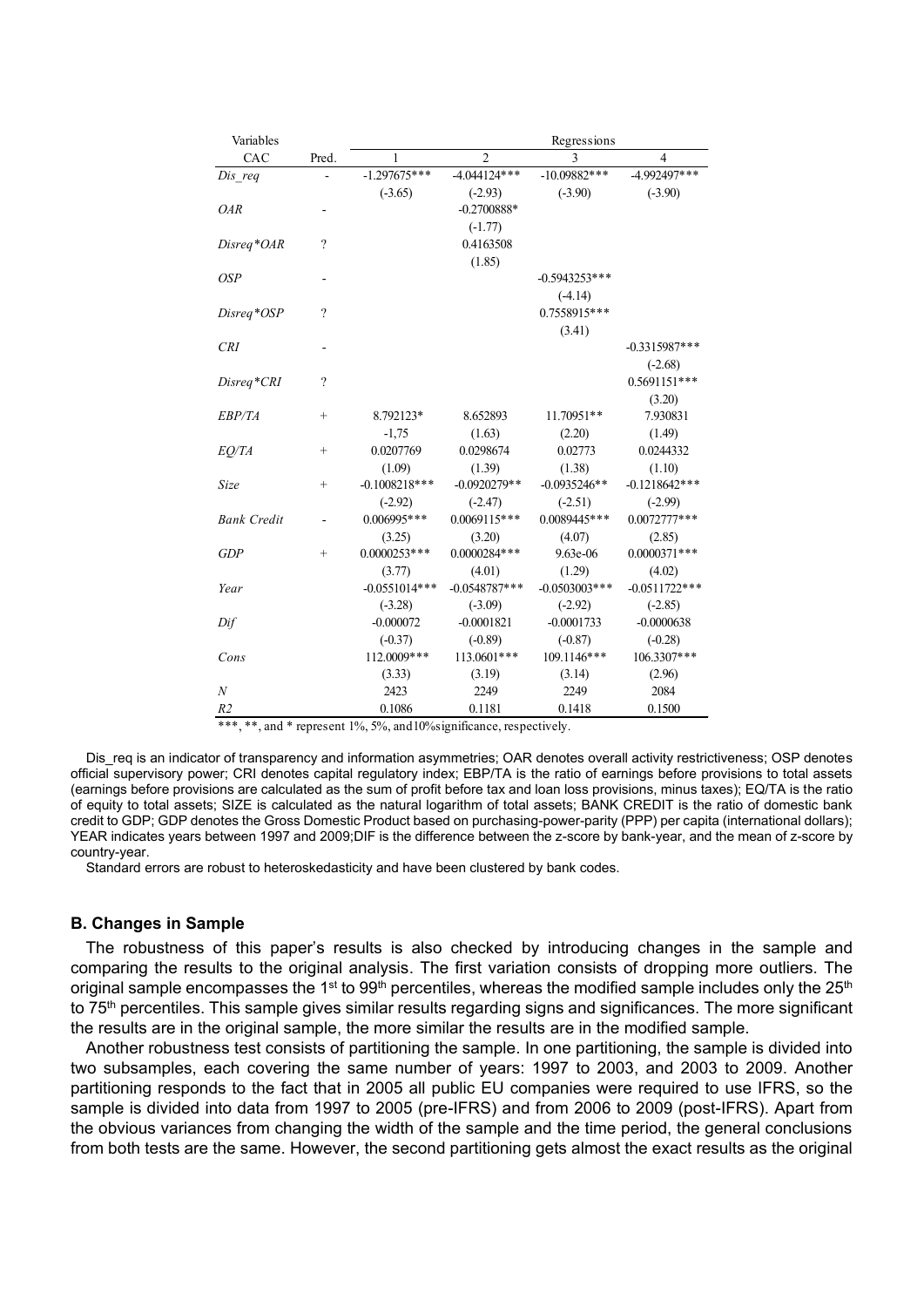one, which suggests that the second half of the period analyzed is the one that contributes the most to the overall conclusions.

Obtaining such similar results even when the original sample is changed strengthens the previous analysis and supports the results.

#### VI. CONCLUSION

The main objective of the paper is to study the pillars of Basel II, bank regulation, supervision and market discipline, in relation to the quality of the accounting information and the loan loss provisioning. The matter is relevant since the financial crisis highlighted problems with the old incurred loss recognition system, which led to a revision of IAS 39 in order to introduce a new system based on expected losses.

This paper evaluates the effects of the three pillars of Basel II on the level of bank conservatism, measured by the timeliness of loan loss provisioning by banks. To analyze the role of market discipline in the search for stable financial system market discipline, measured by listing status, ownership, and bank concentration, is compared to regulation and conservatism, measured using indicators proposed by Barth, Caprio, and Levine (2006),.

The stricter recommendations of Basel III proposed in 2010 reinforced the first two pillars, i.e.regulation and supervision. This evokes questions about whether Basel II worked properly, whether its new market discipline pillar was sufficient, and whether regulation and supervision became more rigid and stricter in Basel III after the deregulation process that had led to Basel II,

Results show that banks with stronger and more stringent supervisory and regulatory regimes are associated with higher levels of conservatism than banks in countries with less enforcement. Furthermore, more robust market discipline is also positively associated with higher conservatism. Specifically, private banks and commercial banks are more conservative than public entities and savings banks, which supports the insights given by Beatty, Ke, and Petroni (2002) and the idea that savings banks exhibit relatively weaker governance than commercial banks. The evidence also supports the idea that banks operating in more concentrated markets are less conservative. This finding is consistent with the intuition that firms in concentrated industries tend to protect their competitive advantage and avoid political and public attention. Another major contribution of this paper is that regulation and supervision and the extent to which they are enforced control or complement other environmental factors, including listing status, ownership, and market concentration, in countries or situations where market discipline fails. Official supervisory power emphasizes the effect of market discipline on conservatism, whereas the capital regulatory index mitigates it. The level of disclosure requirements has a negative effect on conservatism, which is reinforced when there is a strict regulatory and supervisory system. Finally, additional analysis considers the cross-country transparency culture by including the level of disclosure requirements in the analysis to measure information asymmetries. Results show that transparency has a negative effect on conservatism, and this effect is reinforced when there is a strict system of regulation and supervision.

As far as we know, all the mechanisms which are able to guarantee accounting quality have been studied. These mechanisms coincide with the recommendations of Basel II to improve banks' quality and ensure their solvency. The results described in Section 4 suggest that the standards in Basel II worked properly, but were insufficient. Therefore, it makes sense to reinforce Pillar 1 (regulation) and Pillar 2 (supervision) in Basel III. The fact that Basel III stresses the establishment of higher standards matches the results obtained in this study, due to the insufficient power of market discipline. It is necessary to continue making progresses in stronger requirements. The unique European supervising organization, the ECB (European Central Bank), shares the same idea found in this paper's results that, despite the worldwide character of Basel II, differential institutional factors that may affect the implementation of the regulatory and supervisory regimes in each country.

It turns out that the view of the supervisors has prevailed, since their recommendations have led to Basel III and IFRS 9, which consider expected losses and promotes an anticyclic effect. In this sense, the new IFRS regime, may avoid the collapse of banks due to default rates on loans.

In a few months, Basel III will become part of the history of international financial regulation, since its implementation has concluded and it is time to give way to a new phase. The essence of the new proposals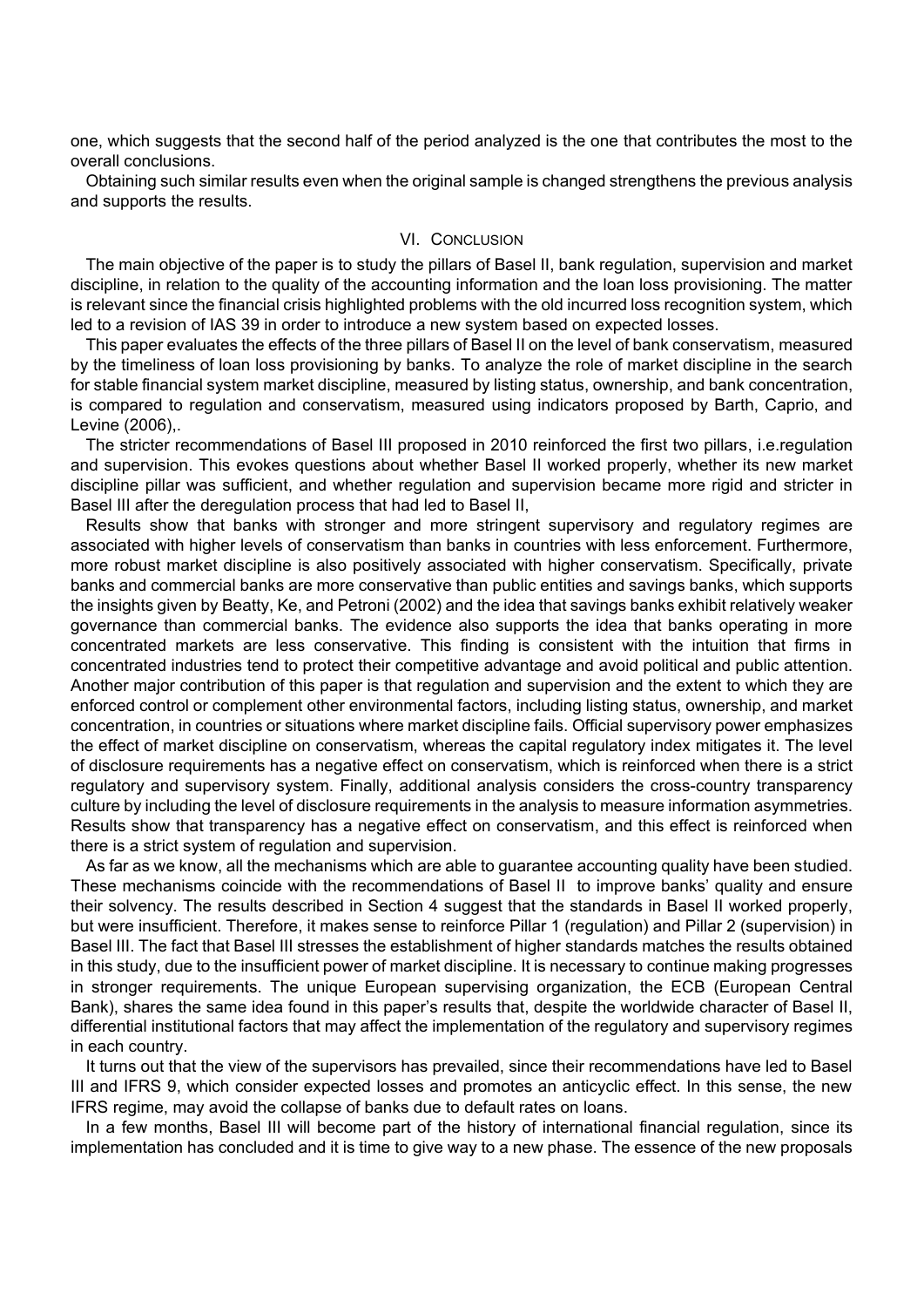of Basel IV continues to be the requirements of regulatory capital based on risk, but now in a framework of greater sensitivity, simplicity, and comparability among banks, complemented by indicators of indebtedness and liquidity. The goal is to measure risk more effectively and makes it more comparable among banks in order to simplify users' ability to read and interpret the information.

This paper's research contributes to Basel III on some of the most controversial issues and strongly supports its reaction to Basel II by reinforcing the traditional pillars of regulation and supervision.

However, this study is not exempt from limitations. The increase in the number of recent mergers and takeovers has reduced the amount of data available for the study. Furthermore, the calculation of conservatism is limited in terms of available data, so the alternative is to use the ratio LLR/NPL, developed by Beatty and Liao (2011). Moreover, although instrumental variables are used to control for simultaneity bias, banking-sector outcomes may influence regulatory and supervisory practices. In addition, information on regulatory and supervisory practices is available only for a point in time. Therefore, the OAR, OSP and CRI index data obtained from Barth, Caprio and Levine were last calculated in 2006 by the time this work was written.

In future research, the announcements of rating agencies could be included as a dependent variable to analyze the relationship between banks whose ratings are revised downwards or whose outlook was negative after the financial crisis and their estimated conservatism and capital ratio. This study focuses on private and public banks in general, but future studies could also extend this line of research by examining banks that switch organizational type. Finally, future studies with a wide enough sample in terms of the postcrisis period might be able to support and reinforce the results and conclusions in this study.

#### **REFERENCES**

Alali, F. y Jaggi, B., 2010. Earnings versus capital ratios management: role of bank types and SFAS 114, Review of quantitative Finance Accounting. Available at:

http://www.springerlink.com/index/91xr42j865572271.pdf

Ahmed, A.S., Duellman, S., 2007.Accounting characteristics and Board of Directors characteristics: An empirical analysis. Journal of Accounting and Economics 43, 411-437.

Ball, R., Shivakumar, L., 2005. Earnings quality in UK private firms: Comparative loss recognition timeliness. Journal of Accounting and Economics 39, 83-128.

Barth, J.R., Caprio, G., Levine, R., 2001. The regulation and supervision of banks around the world: A new database. World Bank Working Paper No. 2588. The updated version is available from: <http://econ.worldbank.org>.

Barth, J.R., Caprio, G., Levine, R., 2004. Bank regulation and supervision: What works best? Journal of Financial Intermediation 13, 205–248.

Barth, J. R., Caprio, G. and Levine, R., 2006. Rethinking bank regulation- Till angels govern, Cambridge University Press.

Basu, S., 1997.The conservatism principle and the asymmetric timeliness of earnings. Journal of Accounting and Economics 24, 3-37.

Beatty, A.L., Harris, D.H., 1999. The effects of taxes, agency cost and information asymmetry on earnings management: A comparison of public and private firms. Review of Accounting Studies 4, 299–326.

Beatty, A., Ke, B., Petroni, K.R., 2002. Earnings management to avoid earnings declines across publicly and privately held banks. The Accounting Review 77, 547–570.

Beatty, A., Liao, S., 2011: Do delays in expected loss recognition affect banks' willingness to lend? Journal of Accounting and Economics 52, 1-20.

Beck, T., A. Demirgüç-Kunt, and V. Maksimovic. 2004. Bank competition and access to finance: International evidence. Journal of Money, Credit, and Banking 36, 627-648.

Berger, A., G. Clarke, R. Cull, L. Klapper, and G. Udell. 2005. Corporate governance and bank performance: A joint analysis of the static, selection, and dynamic effects of domestic, foreign, and state ownership. Journal of Banking and Finance29, 2179-2221.

Berger, A., I. Hasan, and L. Klapper. 2004. Further evidence on the link between finance and growth: An international analysis of community banking and economic performance. Journal of Financial Services Research 25, 169-202.

Bertrand, M., A. Schoar, and D. Thesmar. 2007. Banking deregulation and industry structure: Evidence from the French Banking Reforms of 1985. Journal of Finance 62, 597-628.

Bhat, V. N., 1996. Banks and income smoothing: an empirical analysis. Applied Financial Economics 6, 505-510.

Bikker, J., Metzemakers, P., 2005.Bank provisioning behaviour and procyclicality. Journal of International Financial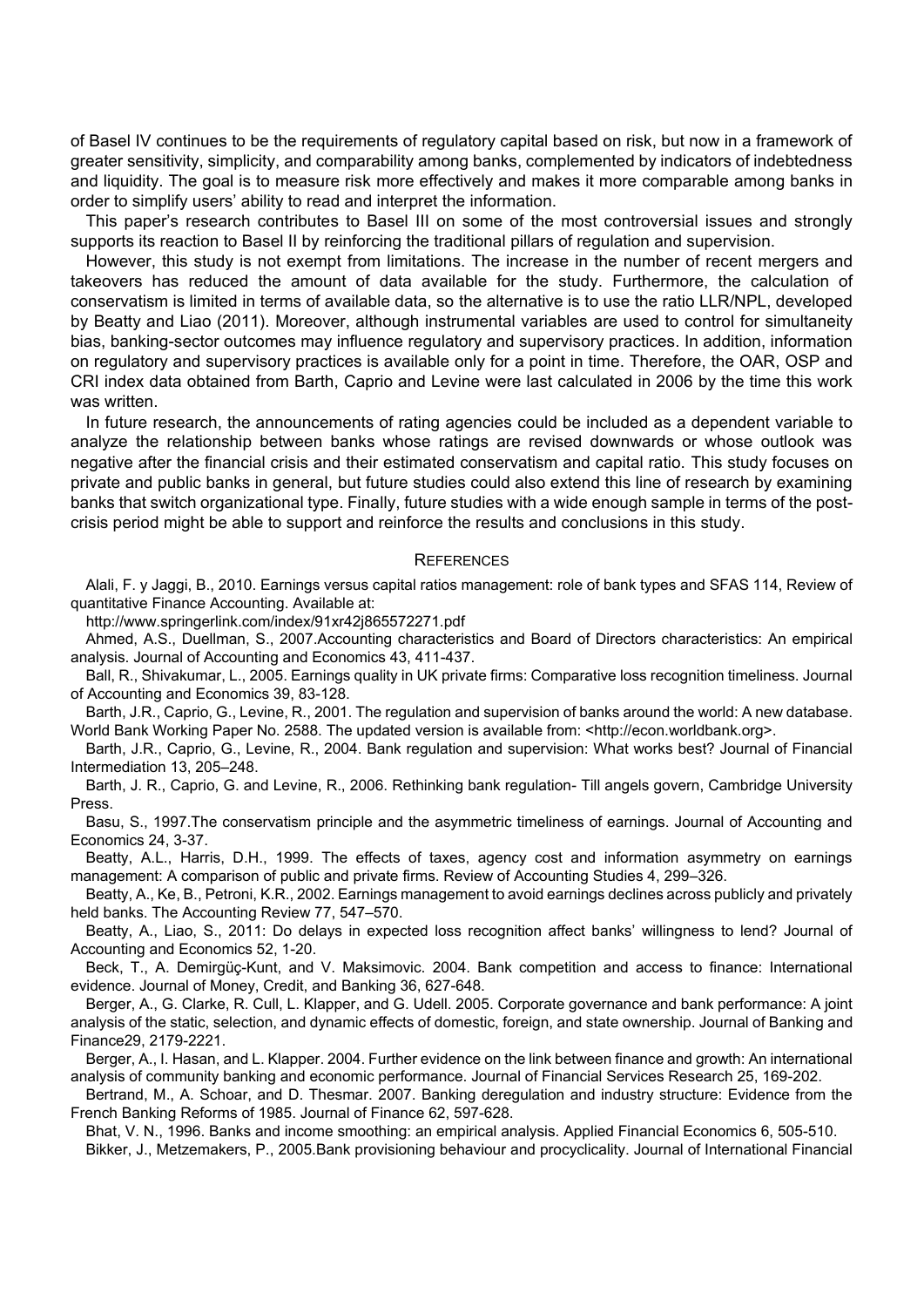Markets, Institutions and Money 15, 141-157.

Biurrun, V., Rudolf, M., 2010.Mitigating Bank Earnings Management: The Role of Regulation and Supervision. Available at SSRN:

http://papers.ssrn.com/sol3/papers.cfm?abstract\_id=1600703

Bouvatier, V., Lepetit, L., Strobel, F., 2014. Bank income smoothing, ownership concentration and the regulatory environment. Journal of Banking and Finance 41 (1), pp. 253-270.

Bushman, R., Williams, C., 2012. Accounting discretion, loan loss provisioning, and discipline of Banks' risk-taking. Journal of Accounting and Economics54 (1), 1-18.

Carbó, S., Humphrey, D., Rodríguez, F., 2003.Bank deregulation is better than bank mergers. Journal of International Financial Institutions, Markets, and Money 13, 429-449.

Cetorelli, N., Gambera, M., 2001.Banking market structure, financial dependence and growth: International evidence from industry data. Journal of Finance 56, 617–648.

Cetorelli, N., Strahan, P., 2006. Finance as a barrier to entry: Bank competition and industry structure in local U.S. markets. Journal of Finance 61, 437-461.

Chhaochharia, V., Grullon, G., Gristein, Y., Michaely, R., 2009.Product market competition and agency conflicts. Evidence from the Sarbanes Oxley law, available at SSRN: http://.com/abstract=1109225.

Clair, R.T., 1992. Loan growth and loan quality: Some preliminary evidence from Texas Banks. Economic Review, Federal Reserve Bank of Dallas, Third Quarter, 9-21.

Clarke, G., Cull, R., 2002. Political and economic determinants of the likelihood of privatizing Argentine public banks. Journal of Law and Economics 45, 165-97.

Curcio, D., De Simone, A., Gallo, A., 2017. Financial crisis and international supervision: New evidence on the discretionary use of loan loss provisions at Euro Area commercial Banks. The Bristish Accounting Review, 49 (2), pp. 181-193.

Curcio, D., Hassan, I., 2015. Earnings and capital management and signaling: the use of loan-loss provisions by European banks. European Journal of Finance, 21 (1), pp. 26-50.

Domikowsky C., Duellmann, K., Bornemann, S., Pfingsten, A., 2014.Loan loss provisioning and procyclicality: evidence from an expected loss model. Discussion paper nº 39/2014. Deutsche Bundesbank.

Dinç, S. 2005. Politicians and banks: Political influences on government-owned banks in emerging markets. Journal of Financial Economics75, 453-479.

El Sood, H.A., 2012. Loan loss provisioning and income smoothing in US banks pre and post the financial crisis. International Review of Financial Analysis 25, pp. 64-72.

Fonseca, A., González, F., 2008.Cross-country determinants of bank income smoothing by managing loan-loss provisions. Journal of Banking and Finance 32 (2), 217–228.

Giroud, X., Mueller, H., 2010. Does corporate governance matter in competitive industries? Journal of Financial Economics 95, 312-331.

Givoly, D., Hayn, C., Katz, S., 2010.Does Public Ownership of Equity Improve Earnings Quality?.The Accounting Review85(1), 195-225.

Hau, H., Thum, M., 2009. Subprime-Related Losses and Board (In-)Competence: Private vs. Public Banks in Germany. Economic Policy 24, 701-752.

Hou, K., Robinson, D., 2006. Industry Concentration and Average Stock Returns. The Journal of Finance, 61, 1927– 1956.

Holmstrom, B., 1982. Moral hazard in teams. Bell Journal of Economics 13, 324-340.

Illueca, M., Norden, L., Udell, G., 2011.Liberalization, Bank Governance, and Risk Taking.AEA 2012 & FIRS 2009 & EFA 2008 Meetings Paper.

Illueca, M., Norden, L., Udell, G., 2012: Do Changes in the Timeliness of Loan Loss Recognition Affect Bank Risk Taking? Available at SSRN:

http://papers.ssrn.com/sol3/papers.cfm?abstract\_id=2022644

Jensen M., Meckling, W., 1976. Theory of the firm: managerial behavior agency costs and ownership structure. Journal of Financial Economics 3, 305-360.

Khan, M., Watts, R., 2009.Estimation and empirical properties of a firm-year measure of accounting conservatism. Journal of Accounting and Economics 48, 132–150.

La Porta, R., F. Lopez-de-Silanes, and A. Shleifer. 2002. Government ownership of banks. Journal of Finance 57:265-301.

La Porta, R., Lopez-de-Silanes, F., Shleifer, A., 2006. What Works in Securities Laws?.The Journal of Finance61 (1), 1–32.

Laeven, L., Majnoni, G., 2003. Loan Loss Provisioning and economic slowdowns: too much, too late? Journal of Financial Intermediation 12, 178-197.